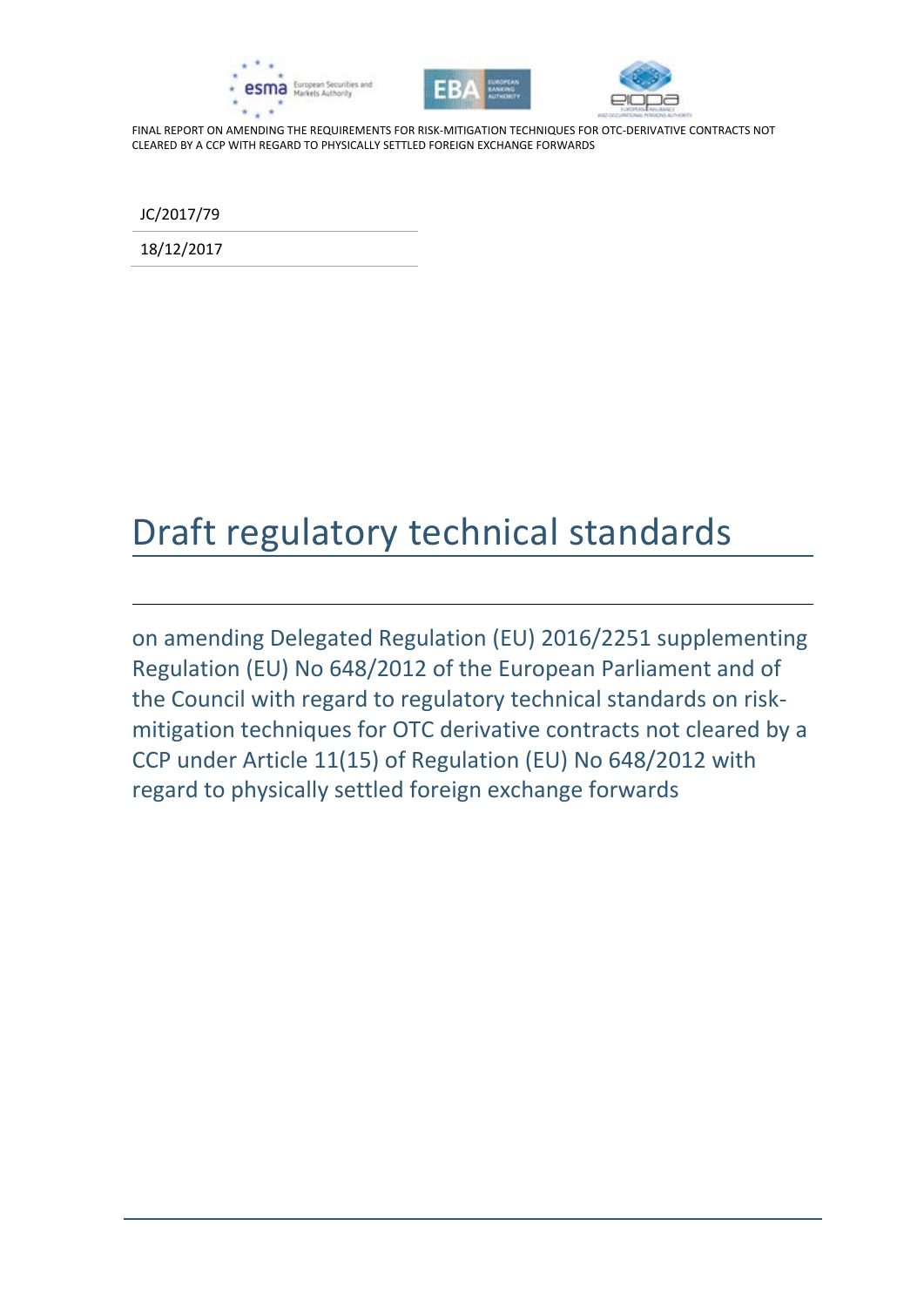





# **Contents**

| <b>Executive summary</b>                                          | 3                 |
|-------------------------------------------------------------------|-------------------|
| <b>Background and rationale</b>                                   | 4                 |
| <b>Draft regulatory technical standards</b>                       | $\overline{7}$    |
| <b>Accompanying documents</b>                                     | $12 \overline{ }$ |
| Draft cost-benefit analysis/impact assessment                     | $12 \overline{ }$ |
| Views of the ESAs' stakeholder groups                             | 18                |
| Feedback on the public consultation and on the opinion of the SGs | 19                |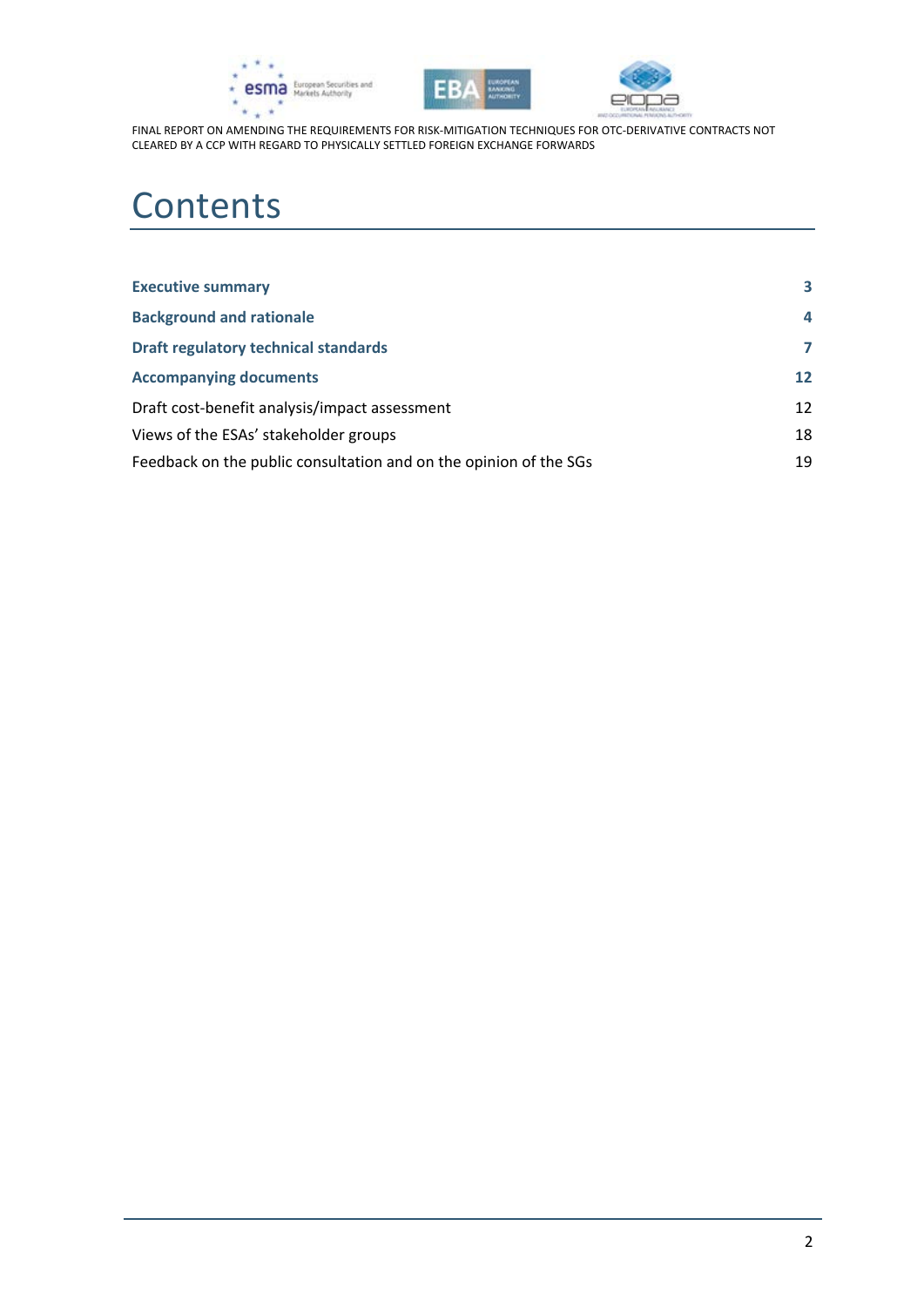





# <span id="page-2-0"></span>Executive summary

The requirement to exchange variation margin for physically settled FX forwards is part of the globally agreed BCBS-IOSCO framework, which aims to ensure safer derivatives markets by limiting the counterparty risk from derivatives trading partners. The international standards allow the national implementation of this specific requirement through either national regulation or supervisory guidance. In the EU, this requirement has been implemented through the regulatory technical standards (RTS) on risk mitigation techniques for OTC derivatives not cleared by a central counterparty to ensure a consistent implementation in the EU. However, the European Supervisory Authorities (ESAs) have been made aware of challenges for certain end-user counterparties, as it became apparent that the adoption of the international standards in other jurisdictions via supervisory guidance has led to a scope of application that is more limited than the scope the ESAs have proposed.

In the light of this, the ESAs have undertaken a review of the RTS and have developed draft amendments to these RTS, which align the treatment of variation margin for physically settled FX forwards with the supervisory guidance applicable in other key jurisdictions.

Specifically, the amendment of the RTS and their subsequent implementation would reiterate the commitment to apply the international standards with a more comparable scope to that of other key jurisdictions. In particular, this would imply that the requirement to exchange variation margin for physically settled FX forwards should target only transactions between institutions (credit institutions and investment firms).

The ESAs are aware that the amended RTS would most probably enter into force after 3 January 2018, when the requirement to exchange variation margin for physically settled FX forwards is due to enter into force. Consequently, the ESAs are of the view that, for institution-tonon-institution transactions, the competent authorities should apply the EU framework in a riskbased and proportionate manner until the amended RTS enter into force.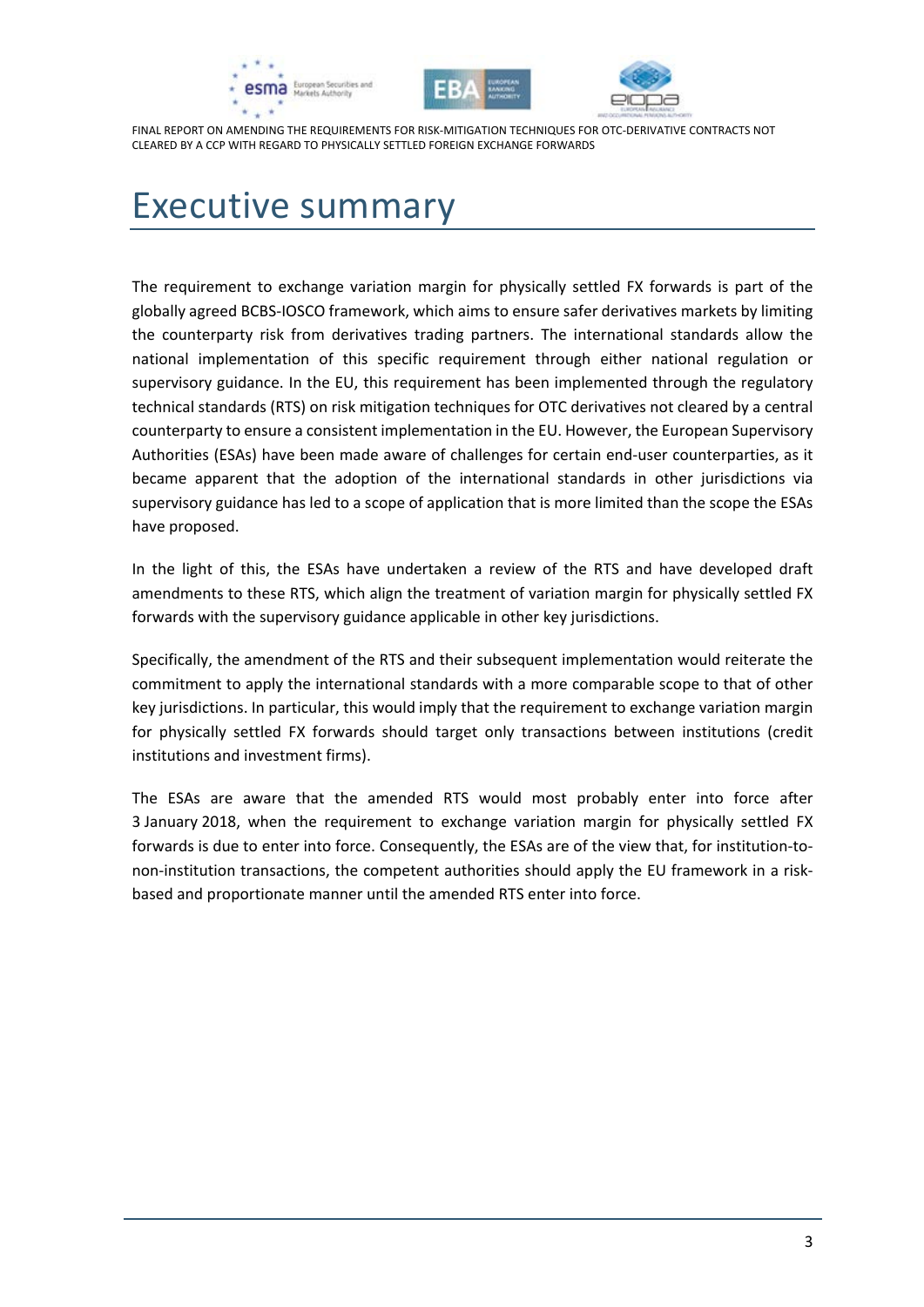





# <span id="page-3-0"></span>Background and rationale

The ESAs have been entrusted with the development of RTS on risk mitigation techniques for noncentrally cleared over-the-counter (OTC) derivatives under Article 11(15) of Regulation (EU) No 648/2012 (European Market Infrastructure Regulation – EMIR). In the development of the RTS, the ESAs took into account the proposals of the Basel Committee on Banking Supervision (BCBS) and of the International Organization of Securities Commissions (IOSCO) on margining requirements for non-centrally cleared derivatives (BCBS-IOSCO margin framework)<sup>[1](#page-3-1)</sup>, the BCBS supervisory guidance on the settlement of foreign exchange (FX) transactions<sup>[2](#page-3-2)</sup> and the IOSCO standards on risk mitigation for non-centrally cleared OTC derivatives<sup>[3](#page-3-3)</sup>. This reflects the strong belief of the ESAs that, in this area of the margining of non-centrally cleared derivatives, a global level playing field is necessary, such that regulatory competition and a 'race to the bottom' are avoided.

EMIR was published in the *Official Journal of the European Union* in July 2012 and the ESAs published the RTS on 8 March 2016. The Commission adopted the Delegated Regulation on [4](#page-3-4) October 2016<sup>4</sup>. After the non-objection from the European Parliament and Council, Delegated Regulation (EU) 2016/2251 was published in the *Official Journal* on 15 December 2016 and entered into force on 4 January 2017<sup>[5](#page-3-5)</sup>, with its implementation being gradually phased in since.

## EU and international implementation of the standards for physically settled FX forwards

The BCBS-IOSCO margin framework gives explicit guidance on physically settled FX forwards: '*BCBS and IOSCO agree that standards apply for variation margin to be exchanged on physically settled FX forwards and swaps in a manner consistent with the final policy framework set out in this document and that those variation margin standards are implemented either by way of supervisory guidance or national regulation*' [6](#page-3-6) .

Therefore, the requirement to exchange variation margin for physically settled FX forwards is part of a globally agreed framework ('the international standards'), which aims to ensure safer derivatives markets by limiting the counterparty risk from derivatives trading partners. The international standards state that variation margining of physically settled FX forwards is both an established practice among significant market participants and a prudent risk management tool that limits the

1

<span id="page-3-1"></span><sup>1</sup> [Margin requirements for non-centrally cleared derivatives,](http://www.bis.org/bcbs/publ/d317.htm) issued by BCBS and IOSCO on 18 March 2015.

<span id="page-3-2"></span><sup>&</sup>lt;sup>2</sup> [Supervisory guidance for managing risks associated with the settlement of foreign exchange transactions,](http://www.bis.org/publ/bcbs241.htm) issued by BCBS on 15 February 2013.

<span id="page-3-3"></span><sup>&</sup>lt;sup>3</sup> [Risk Mitigation Standards for Non-centrally Cleared OTC Derivatives,](http://www.iosco.org/library/pubdocs/pdf/IOSCOPD469.pdf) issued by IOSCO on 28 January 2015.

<span id="page-3-4"></span><sup>4</sup> [http://ec.europa.eu/finance/financial-markets/derivatives/index\\_en.htm.](http://ec.europa.eu/finance/financial-markets/derivatives/index_en.htm)

<span id="page-3-5"></span><sup>5</sup> OJ L 340, 15.12.2016, p. 9-46.

<span id="page-3-6"></span><sup>6</sup> See the BCBS-IOSCO margin framework, section 1.1, p. 7.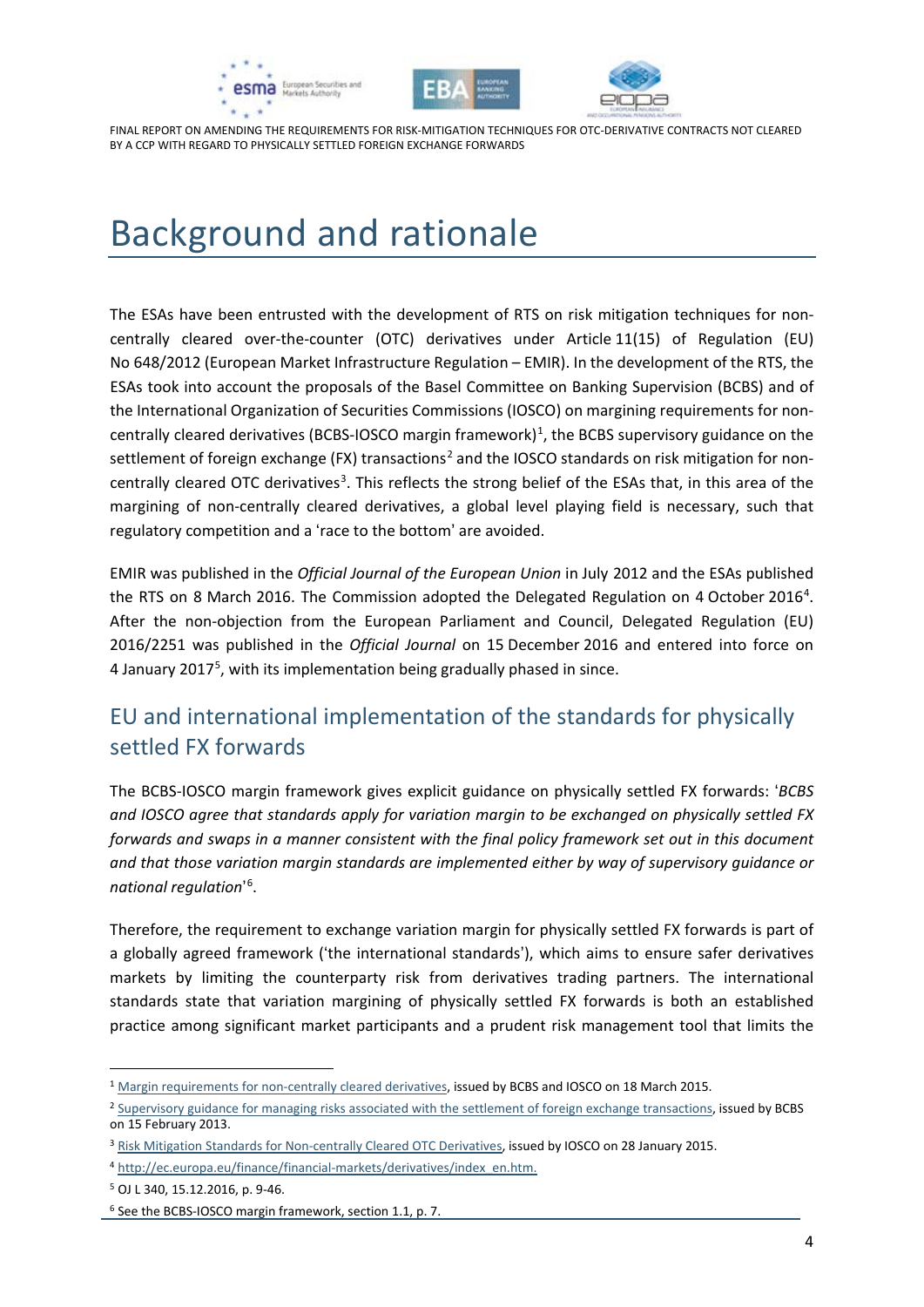





build-up of systemic risk, and thus that variation margining should apply to physically settled FX forwards.

The international standards recommend implementing this requirement by way of national regulation or supervisory guidance. The ESAs implemented these international standards by way of regulation applicable to transactions in the scope of EMIR. To be specific, Article 27(a) of Delegated Regulation (EU) 2016/2251 on risk-mitigation techniques for OTC derivative contracts not cleared by a CCP exempts physically settled FX forwards from the exchange of initial margin, to be in line with the international framework. Moreover, Article 37(2) of Delegated Regulation (EU) 2016/2251 establishes a deferral implementation of variation margin for physically settled FX forwards. This deferral is only applicable until 3 January 2018, which is the date of application of the revised Markets in Financial Instruments Directive (MiFID II).

After the application of Delegated Regulation (EU) 2016/2251, the ESAs have, however, been made aware of challenges for certain counterparties to exchange variation margin for physically settled FX forwards by the deadline of 3 January 2018. Based on the material presented to the ESAs, it has become apparent that the adoption of the international standards in other jurisdictions via supervisory guidance has led to an international scope of application that is more limited than the scope the ESAs have proposed. Whereas the requirement remains relevant for transactions between institutions, the implementation appears to pose a challenge regarding transactions between institutions and endusers.

## Content of these amending RTS

The ESAs have assessed all the considerations related to FX derivatives in detail during the drafting of the RTS<sup>[7](#page-4-0)</sup>, including the exchange of variation margin for physically settled FX forwards, and are of the opinion that the EU regulatory standards fully reflect the international standards agreed in the BCBS-IOSCO margin framework. In addition, it also reflects a sound prudential stance, which ensures that the risks related to physically settled FX forwards are adequately mitigated. Furthermore, the challenges and costs, but also the benefits, associated with the implementation of the new requirement to exchange variation margin for physically settled FX forwards were well considered and accepted by the international regulator community. Hence, the ESAs generally consider that the implementation should not tilt towards further exemptions, especially as most parts of the framework have been successfully implemented.

Nonetheless, it is the view of the ESAs that the regulatory framework implemented in non-EU jurisdictions may put EU counterparties at a disadvantage, especially for EU institutions trading with non-EU counterparts. Therefore, the ESAs have put forward an amendment, such that EU

1

<span id="page-4-0"></span><sup>7</sup> See p. 14 of the feedback table for RTS on OTC contracts (JC-2016-19):

[https://www.eba.europa.eu/documents/10180/1398349/Feedback+table+for+RTS+on+OTC+contracts+%28JC-2016-](https://www.eba.europa.eu/documents/10180/1398349/Feedback+table+for+RTS+on+OTC+contracts+%28JC-2016-19%29.pdf/8893188e-2d83-42c3-80d3-203f8e9e6519) [19%29.pdf/8893188e-2d83-42c3-80d3-203f8e9e6519.](https://www.eba.europa.eu/documents/10180/1398349/Feedback+table+for+RTS+on+OTC+contracts+%28JC-2016-19%29.pdf/8893188e-2d83-42c3-80d3-203f8e9e6519)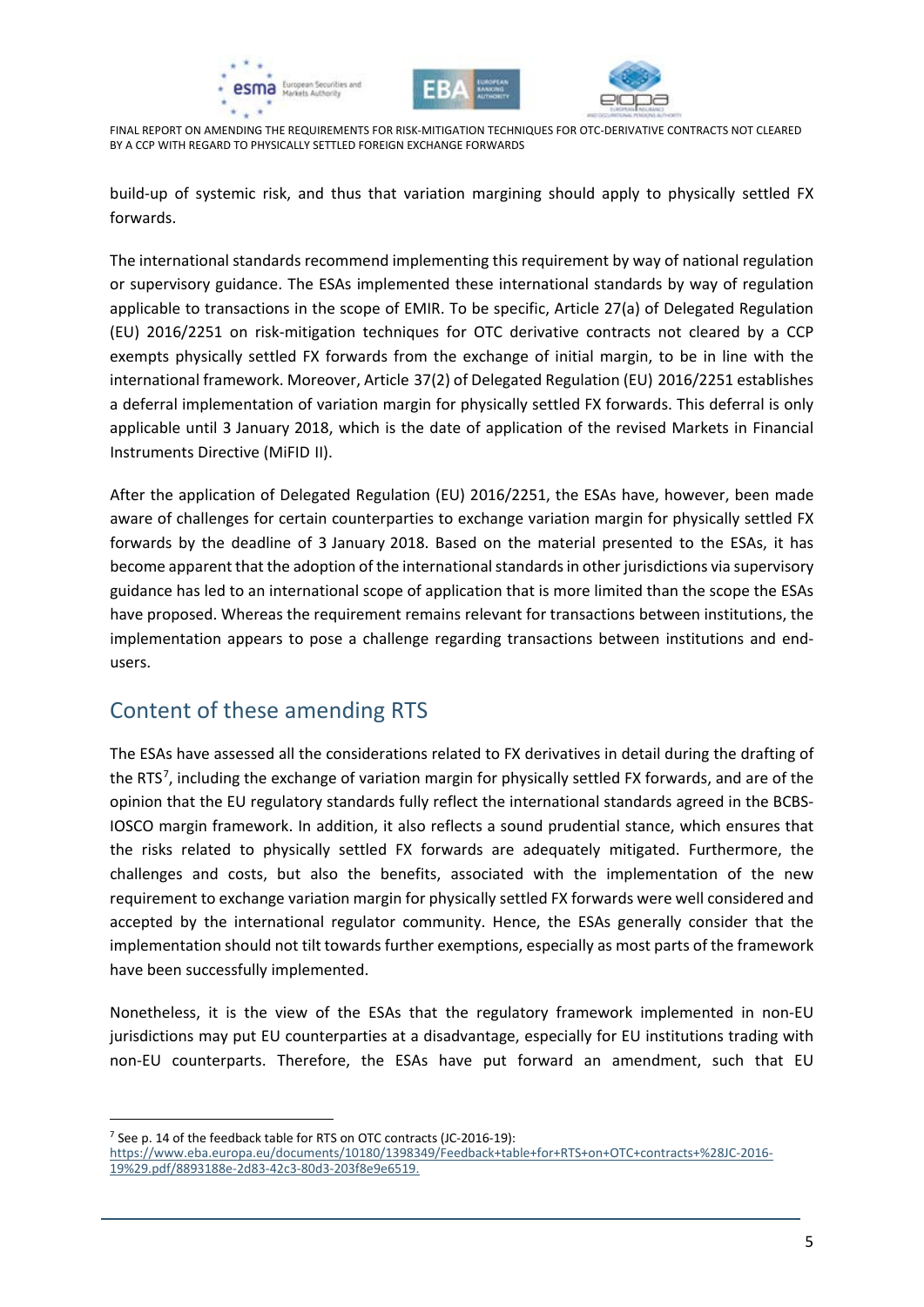





counterparties are not disadvantaged by the lack of implementation of the requirement in other key jurisdictions.

The solution put forward by the ESAs therefore limits the requirement to collect variation margin for physically settled FX forwards to only transactions concluded between 'institutions', within the meaning of the Capital Requirements Regulation (CRR), i.e. credit institutions and investment firms<sup>8</sup>, or with an equivalent entity located in a third country that would meet the definition of 'institution' if located in the EU.

### Implementation in the EU

1

In view of the remaining steps that the draft RTS need to go through before being finalised and the time of this publication, the ESAs are aware that the new treatment for physically settled FX forwards under the amended RTS would most likely only start to apply some time after 3 January 2018 (the date when the requirement to exchange variation margin for physically settled FX forwards is due to enter into force). Consequently, the ESAs are of the view that, for institution-to-non-institution transactions, the competent authorities should apply the EU framework in a risk-based and proportionate manner until the amended RTS enter into force.

Summary of [https://esas-joint-committee.europa.eu/Pages/News/Variation-margin-exchange-for-physically](https://esas-joint-committee.europa.eu/Pages/News/Variation-margin-exchange-for-physically-settled-FX-forwards-under-EMIR-.aspx)[settled-FX-forwards-under-EMIR-.aspx](https://esas-joint-committee.europa.eu/Pages/News/Variation-margin-exchange-for-physically-settled-FX-forwards-under-EMIR-.aspx)

<span id="page-5-0"></span><sup>8</sup> It is to be noted that the EMIR definition of financial counterparties under Article 2(8) cross-refers to the CRR for credit institutions and investment firms.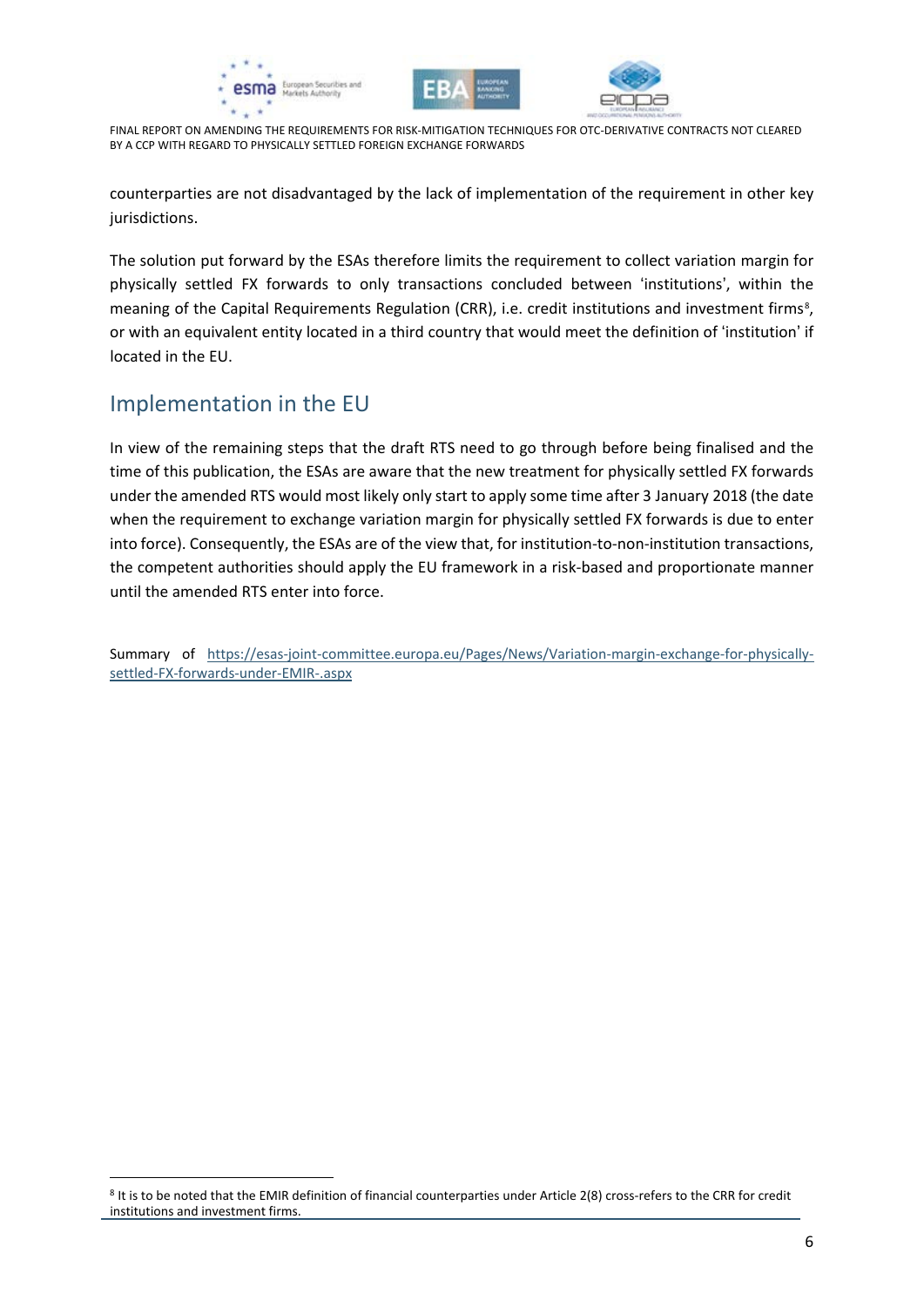





# <span id="page-6-0"></span>Draft regulatory technical standards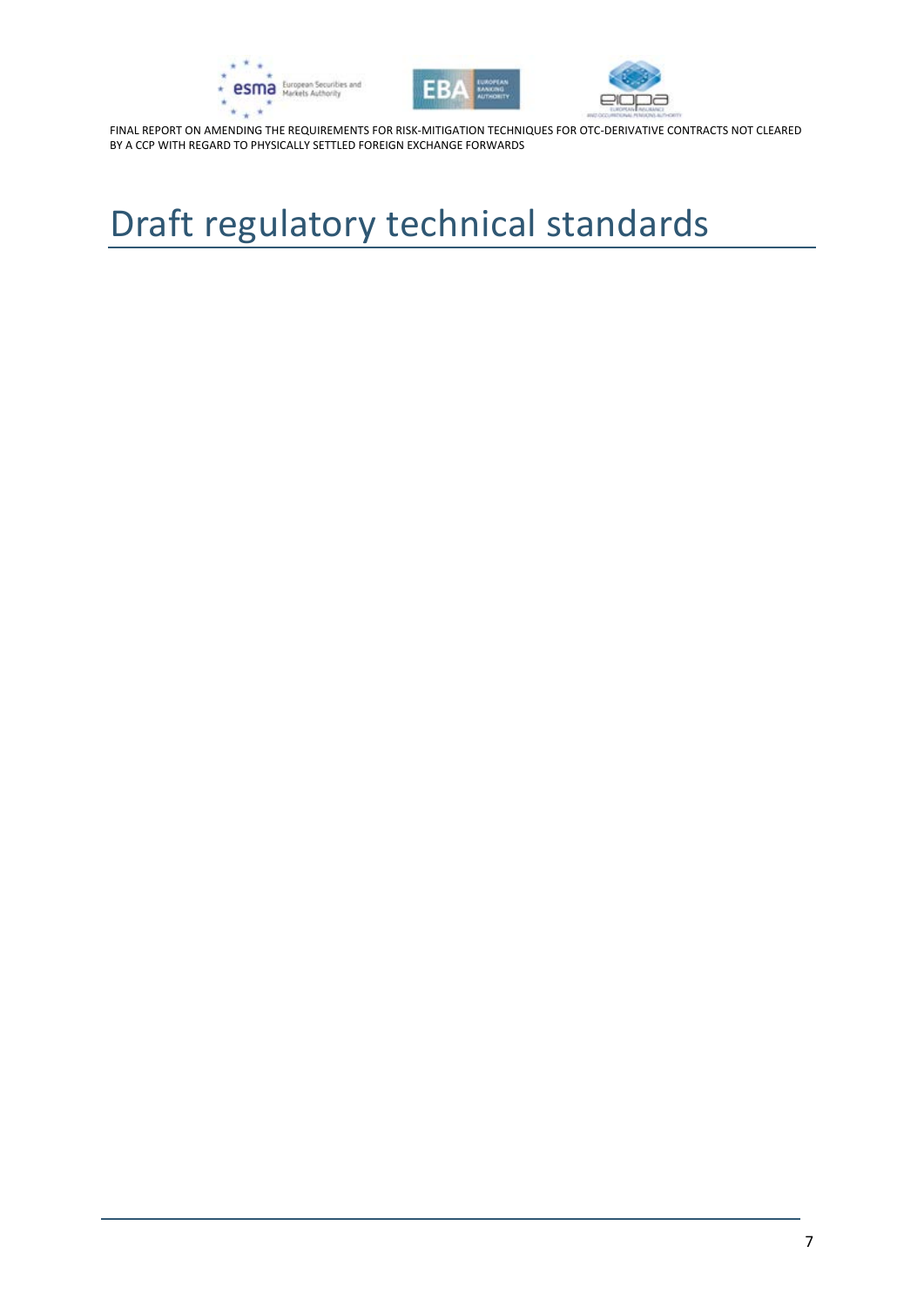





#### **COMMISSION DELEGATED REGULATION (EU) No …/..**

#### **of XXX**

#### **[…]**

**amending Delegated Regulation (EU) 2016/2251 supplementing Regulation (EU) No 648/2012 of the European Parliament and of the Council with regard to regulatory technical standards on risk-mitigation techniques for OTC derivative contracts not cleared by a central counterparty with regard to physically settled foreign exchange forwards**

(Text with EEA relevance)

#### THE EUROPEAN COMMISSION,

Having regard to the Treaty on the Functioning of the European Union,

Having regard to Regulation (EU) No 648/2012 of the European Parliament and of the Council of 4 July 2012 on OTC derivatives, central counterparties and trade repositories<sup>[9](#page-7-0)</sup>, and in particular the third subparagraph of Article 11(15) thereof,

Whereas:

- (1) Commission Delegated Regulation (EU) 2016/2251[10](#page-7-1) specifies, among others, the risk management procedures, including the levels and type of collateral and segregation arrangements, required for compliance with Article 11(3) of Regulation (EU) No 648/2012. In this context, it provides, among others, for the requirement to exchange variation margin for physically settled foreign exchange forwards in the sense of Article 27(a) of Delegated Regulation (EU) 2016/2251. As explained in recital 16 of Delegated Regulation (EU) 2016/2251, this requirement is consistent with the international standards detailed in the BCBS-IOSCO framework.
- (2) Developments subsequent to the publication of Delegated Regulation (EU) 2016/2251 have resulted in the implementation of the BCBS-IOSCO framework internationally, mostly via risk-based supervisory guidance, leading to a scope of application that is more limited than the scope originally envisaged in that Regulation. Considering the importance of a level playing field for the appropriate functioning of international derivative markets and in particular in order to avoid distorting the economic and hedging incentives of market participants in the global market of physically settled

1

<sup>9</sup> OJ L 201, 27.7.2012, p. 1.

<span id="page-7-1"></span><span id="page-7-0"></span><sup>&</sup>lt;sup>10</sup> Commission Delegated Regulation (EU) 2016/2251 of 4 October 2016 supplementing Regulation (EU) No 648/2012 of the European Parliament and of the Council on OTC derivatives, central counterparties and trade repositories with regard to regulatory technical standards for risk-mitigation techniques for OTC derivative contracts not cleared by a central counterparty (OJ L 340, 15.12.2016, p. 9).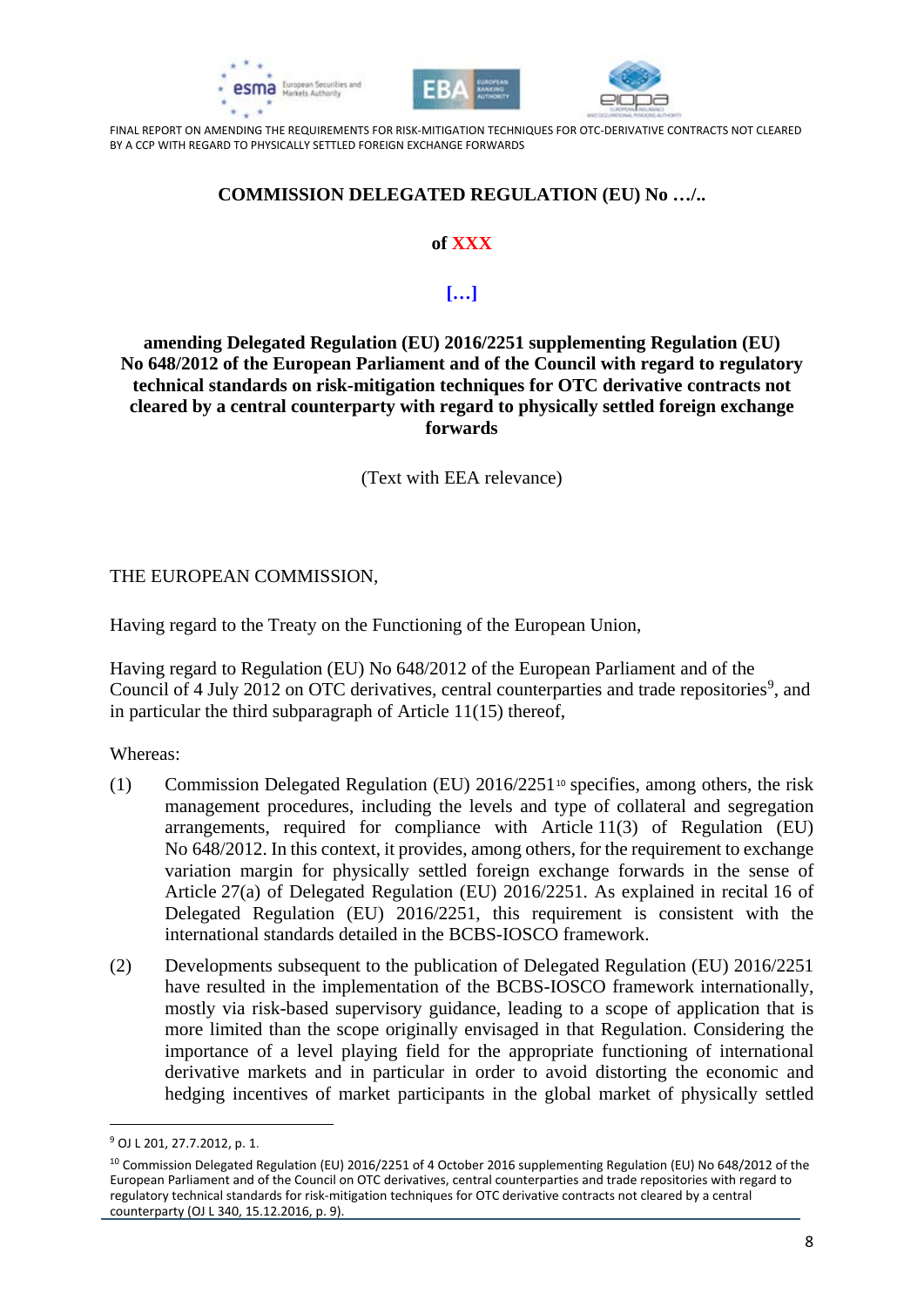





foreign exchange forwards, Delegated Regulation (EU) 2016/2251 should be revised. That revision should ensure that variation margins should be exchanged on a mandatory basis only for those transactions between institutions as defined in point (3) of Article 4(1) of Regulation (EU) No 575/2013, or between institutions and counterparties established in a third country which would meet the definition of 'institution' in the sense of that Article, variation margins should be exchanged on a mandatory basis, as those entities hold the most significant positions in those derivative transactions. This would also be consistent with the actual implementation of the BCBS-IOSCO framework in other major jurisdictions and would continue to ensure the reduction of any systemic risks arising from those physically settled foreign exchange forward contracts.

- (3) With regard to transactions in physically settled foreign exchange forwards where at least one counterparty is a counterparty other than an 'institution' in the sense of point (3) of Article 4(1) of Regulation (EU) No 575/2013, counterparties involved in the transaction should employ prudent risk mitigation measures to properly identify, measure, monitor and control risks arising from these transactions until their settlement has been confirmed and reconciled in a way consistent with the requirements of Delegated Regulation (EU) 2016/2251. This is consistent with the overall requirements of Article 11(1) and (2) of Regulation (EU) No 648/2012.
- (4) This Regulation is based on the draft regulatory technical standards submitted to the European Commission by the European Banking Authority, the European Insurance and Occupational Pensions Authority and the European Securities and Markets Authority.
- (5) Given that the necessary amendments to Delegated Regulation (EU) 2016/2251 are proposed as a result of a large consensus among market participants to call for such a change, and given the urgency with which it is necessary to amend these standards in order to ensure that the potentially negative impact on the market of foreign exchange forwards in the Union is averted, in accordance with the second subparagraph of Article 15(1) of Regulation (EU) No 1093/2010 of the European Parliament and of the Council<sup>[11](#page-8-0)</sup>, the second subparagraph of Article 15(1) of Regulation (EU) No  $1094/2010$ of the European Parliament and of the Council [12](#page-8-1) and the second subparagraph of Article 15(1) of Regulation (EU) No 1095/2010 of the European Parliament and of the Council<sup>[13](#page-8-2)</sup>, the European Banking Authority, the European Insurance and Occupational Pensions Authority and the European Securities and Markets Authority have not conducted any additional open public consultation. They consider that it would be disproportionate in relation to the scope and impact of the draft regulatory technical standards concerned. They nevertheless consulted the Banking Stakeholder Group established in accordance with Article 37 of Regulation (EU) No 1093/2010, consulted the Insurance and Reinsurance Stakeholder Group and the Occupational Pensions Stakeholder Group established in accordance with Article 37 of Regulation (EU)

<span id="page-8-0"></span><sup>&</sup>lt;sup>11</sup> Regulation (EU) No 1093/2010 of the European Parliament and of the Council of 24 November 2010 establishing a European Supervisory Authority (European Banking Authority), amending Decision No 716/2009/EC and repealing Commission Decision 2009/78/EC (OJ L 331, 15.12.2010, p. 12).

<span id="page-8-1"></span><sup>&</sup>lt;sup>12</sup> Regulation (EU) No 1094/2010 of the European Parliament and of the Council of 24 November 2010 establishing a European Supervisory Authority (European Insurance and Occupational Pensions Authority), amending Decision No 716/2009/EC and repealing Commission Decision 2009/79/EC (OJ L 331, 15.12.2010, p. 48).

<span id="page-8-2"></span><sup>&</sup>lt;sup>13</sup> Regulation (EU) No 1095/2010 of the European Parliament and of the Council of 24 November 2010 establishing a European Supervisory Authority (European Securities and Markets Authority), amending Decision No 716/2009/EC and repealing Commission Decision 2009/77/EC (OJ L 331, 15.12.2010, p. 84).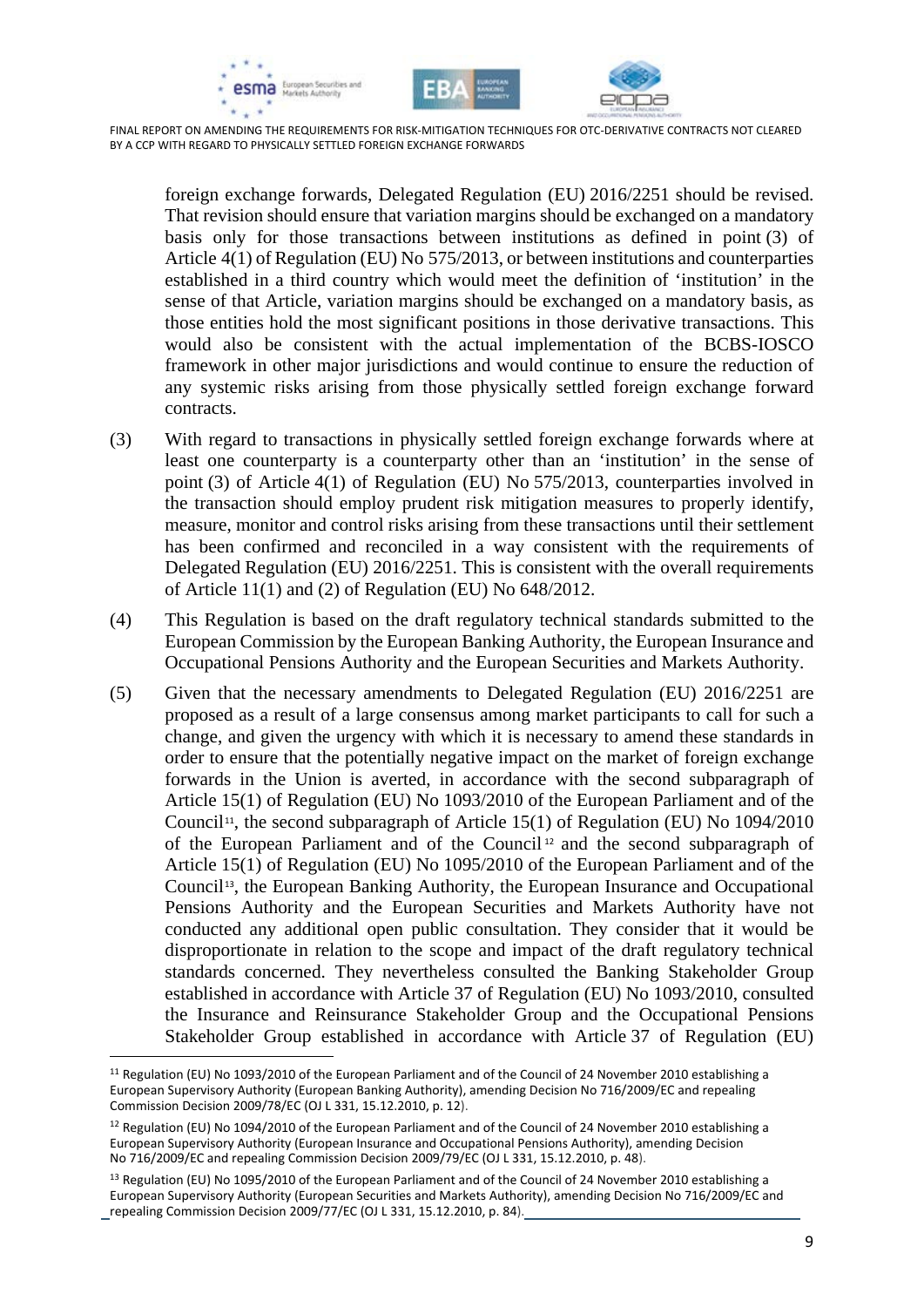





No 1094/2010, and consulted the Securities and Markets Stakeholder Group established in accordance with Article 37 of Regulation (EU) No 1095/2010.

- (6) Given the urgency with which it is necessary to amend Delegated Regulation (EU) 2016/2251 with regard to the foreign exchange forwards, this Regulation should enter into force on the day following that of its publication.
- (7) The European Banking Authority, the European Insurance and Occupational Pensions Authority and the European Securities and Markets Authority should continue to engage with the international community of regulators in support of a consistent and prudent approach for the margining requirement of physically settled foreign exchange forwards and should continue to monitor the implementation of the BCBS-IOSCO framework. As a result, where changes occur in the international framework on physically settled foreign exchange forwards and its implementation, they should carry out a review of the application of this Regulation and propose amendments, where appropriate.
- (8) Delegated Regulation (EU) 2016/2251 should therefore be amended accordingly.

#### HAS ADOPTED THIS REGULATION:

#### *Article 1 Amendment to Delegated Regulation (EU) 2016/2251*

Delegated Regulation (EU) 2016/2251 is amended as follows:

1. A new Article (31a) is inserted after Article 31:

#### *'Article 31a*

#### *Treatment of physically settled foreign exchange forward derivatives*

By way of derogation from Article 2(2), counterparties may provide in their risk management procedures that variation margins are not required to be posted or collected for physically settled foreign exchange forward contracts in any of the following cases:

- (a) where one of the counterparties is a counterparty other than an 'institution' in the sense of point (3) of Article 4(1) of Regulation (EU) No 575/2013;
- (b) where one of the counterparties is established in a third country and would not meet the definition of 'institution' in the sense of that Article, if it were established in the Union.

#### *Article 2 Entry into force*

This Regulation shall enter into force on the day following that of its publication in the *Official Journal of the European Union*.

This Regulation shall be binding in its entirety and directly applicable in all Member States.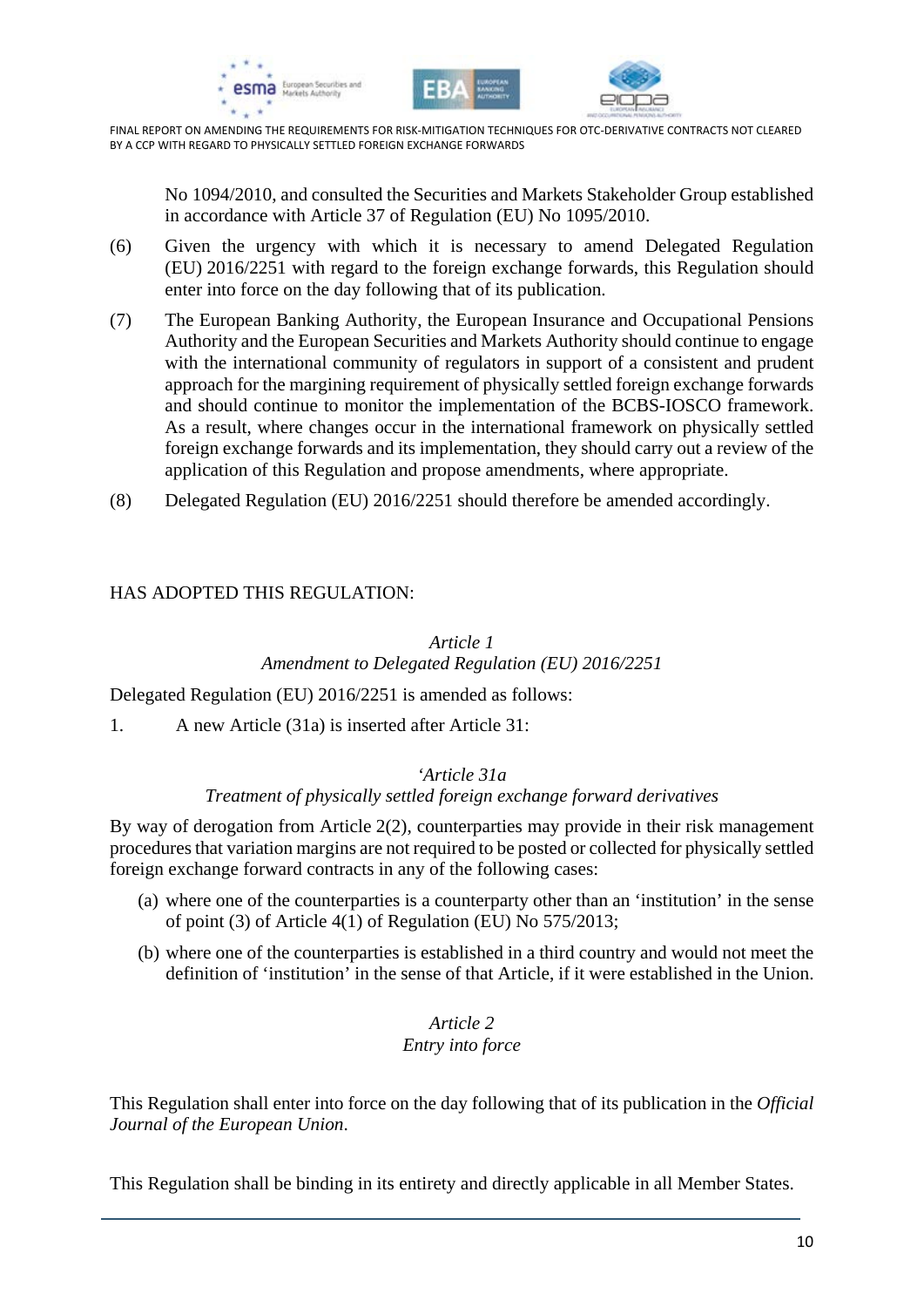





Done at Brussels,

*For the Commission The President*

*[For the Commission On behalf of the President*

*[Position]*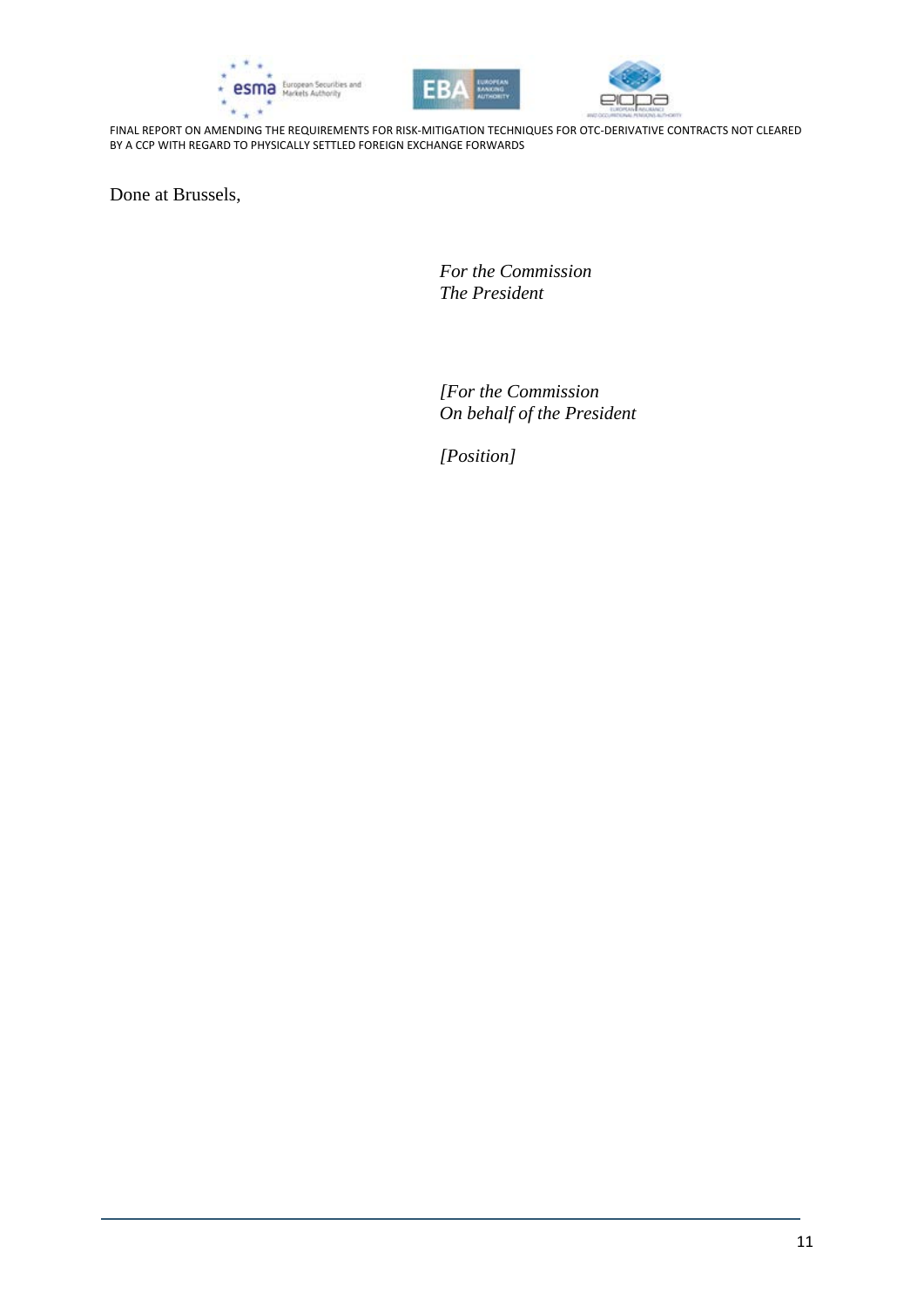





# <span id="page-11-0"></span>Accompanying documents

## <span id="page-11-1"></span>Draft cost-benefit analysis/impact assessment

- 1. The implementing approach adopted by the ESAs (EBA, ESMA and EIOPA) for what concerns the variation margin requirement for physically settled FX forwards effectively amends the current RTS (EU/2016/2251) on risk mitigation techniques for the OTC derivatives not cleared by a central counterparty (CCP).
- 2. As per Article 10(1) of the ESA regulations (Regulations (EU) No 1093/2010, No 1094/2010 and No 1095/2010 of the European Parliament and of the Council), any RTS developed by the ESAs shall be accompanied by an Impact Assessment (IA) annex that analyses 'the potential related costs and benefits' before submitting to the European Commission. Such annex shall provide the reader with an overview of the findings as regards the problem identification, the options identified to remove the problem and their potential impacts.
- 3. For the purposes of the IA section of the Final Report, the ESAs prepared the IA with a costbenefit analysis of the policy options included in the RTS described in this Final Report. Given the nature of the study, the IA is high level and qualitative in nature and includes some quantitative analysis when possible.

#### A. Problem identification

- 4. From MIFID II's start date on 3 January 2018, the delayed application of variation margins for physically settled FX forwards set by the RTS (EU/2016/2251) of 4 October 2016 with regard to risk mitigation techniques for variation margins will be no longer applicable.
- 5. Concerns have been expressed by market participants (including both the sell side and the buy side) to both the Commission and the ESAs on the unintended consequences of the entry into application of these risk mitigation requirements in the EU, resulting in an uneven playing field between G20 jurisdictions.
- 6. In addition to potential regulatory arbitrage, stakeholders have raised concerns about the operational risk in the implementation of variation margin requirement for physically settled FX forwards with regard to the capacity of clients falling within the scope of the requirements – including corporates, pension funds and asset managers – to access the market and appropriately hedge their currency risk exposures.
- 7. The implementation of the variation margin requirement for physically settled FX forwards might lead to a situation where EU market participants accept the negative consequences of leaving their currency risk unhedged. This might be particularly true for smaller clients for which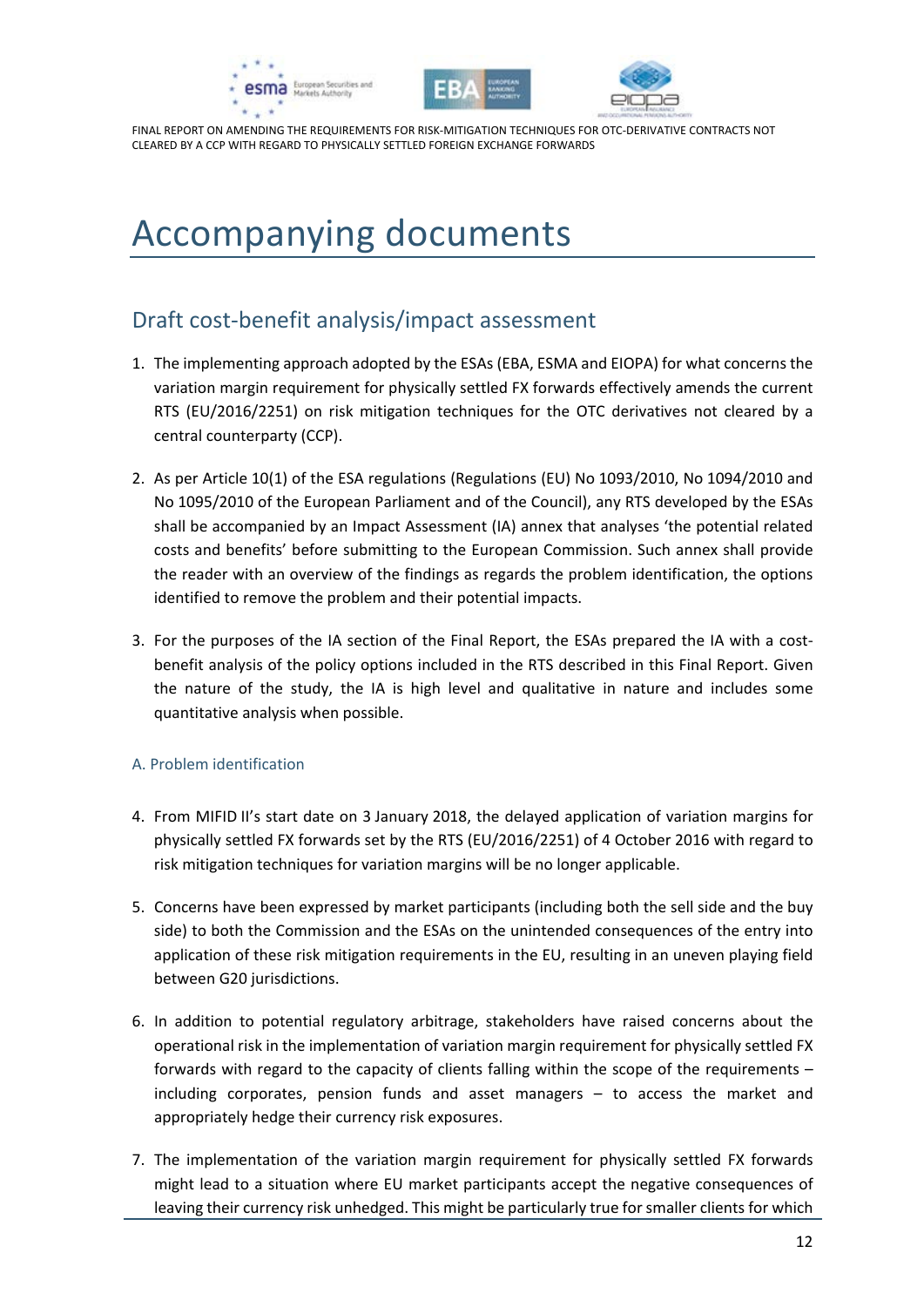





the amount of variation margin exchanges would not be large, but would require the development of complex legal and operational processes associated with significant costs in disproportion to the risks they pose. Moreover, clients outside the EU may for their part decide to trade away from EU banks to avoid the EU variation margin requirement for physically settled FX forwards. These trends, based on anecdotal evidence, already appear to be materialising.

#### B. Policy objectives

- 8. The main objective of the ESAs amendment is to align the EU variation margin implementation for physically settled FX forwards in the current RTS (EU/2016/2251) on risk mitigation techniques for the OTC derivatives not cleared by a central counterparty with the treatment in other jurisdictions and in accordance with the globally agreed BCBS-IOSCO framework.
- 9. As a result, the specific objectives of the Final Report are to:
	- amend the scope of the application of the variation margin requirement for physically settled FX forwards in the current RTS by differing between institution-to-institution transactions and institution-to-non-institution transactions;
	- align the regulatory requirements for EU and non-EU counterparties.
- 10. The general objectives of the Final Report are to:
	- reduce administrative burden and compliance costs without putting financial stability at risk;
	- ensure accurate risk profile adjustment and risk assessment of the OTC derivatives' risk mitigation techniques.

#### C. Baseline scenario

- 11.While EMIR itself does not provide a specific exemption from variation margins for physically settled FX forwards, the RTS exempted these products from initial margins and introduced a delayed application of variation margins.
- 12.This transitional regime aimed to take into account both (i) their specific risk profile and (ii) the absence of a common definition across the EU for these contracts at the time of its adoption. This inconsistency will be resolved with the entry into application of MiFID II on 3 January 2018; FX forwards will thus be subject to variation margins on that date.
- 13.The proposed regime for physically settled FX forwards follows an internationally agreed guidance developed in 2013, confirmed in 2015 in 'Margin requirements for non-centrally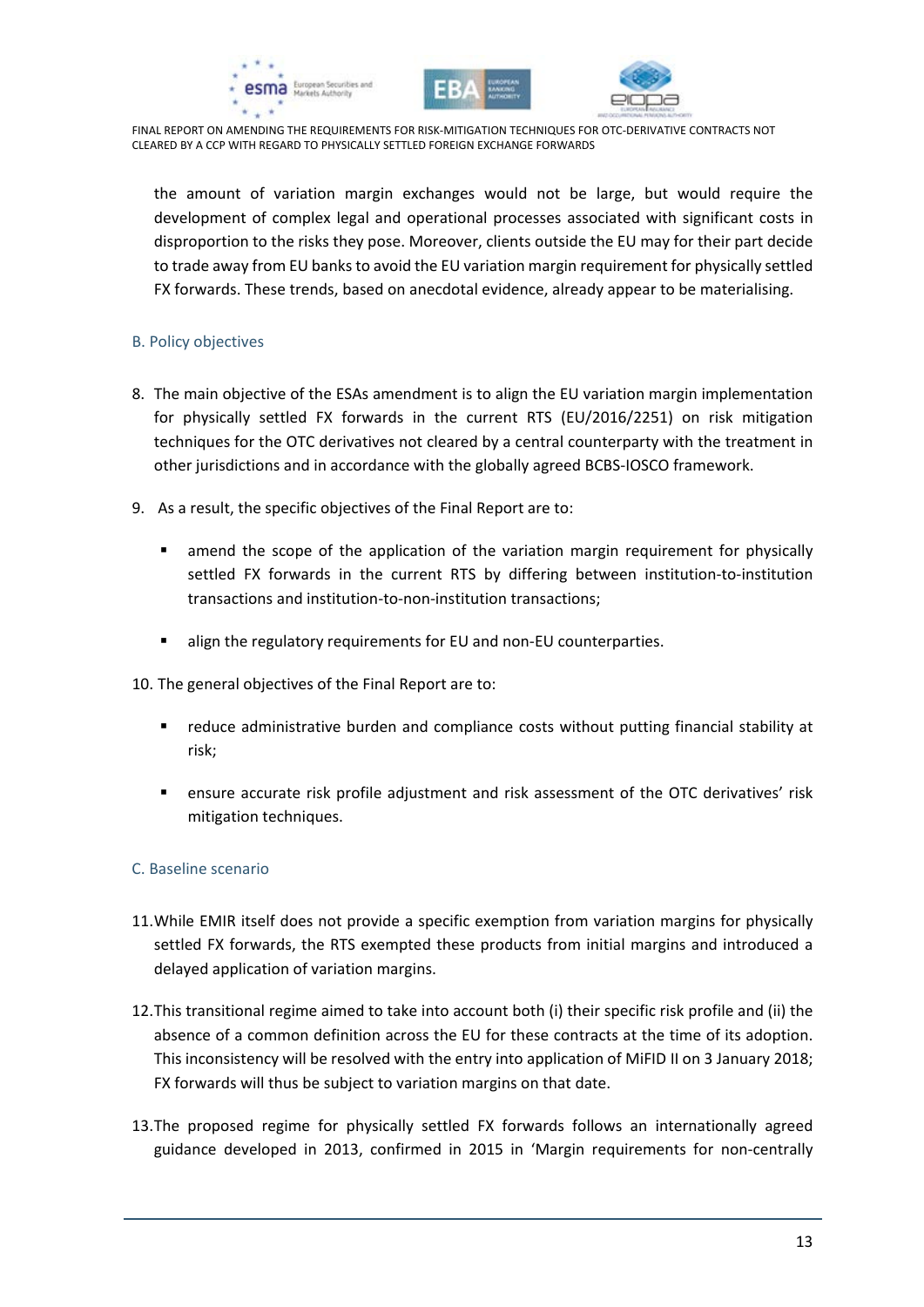





cleared derivatives<sup>' [14](#page-13-0)</sup>. In their guidance, BCBS and IOSCO recognise that the exchange of variation margin 'is a prudent risk management tool that limits the build-up of systemic risk' and accordingly encourage variation margining for FX forwards. The decision to implement such requirements by way of supervisory guidance or national regulation is, however, left to each jurisdiction.

- 14.The EU is the only jurisdiction to directly include physically settled FX forwards within the scope of its variation margin requirements. All other jurisdictions – such as the USA, Japan, Singapore and Canada – have not included physically settled FX forwards, leaving it to the discretion of national banking supervisors to decide to develop variation margin requirements for such derivatives.
- 15.For example, in December 2013, the US Federal Reserve issued a letter supporting the BCBS supervisory guidance for managing risks associated with the settlement of FX transactions<sup>[15](#page-13-1)</sup> and 'encourages' large financial institutions supervised by the Federal Reserve (companies with consolidated assets of USD 50 billion) to exchange variation margins for physically settled FX forwards.
- 16.It is challenging to provide an accurate quantification of the variation margins to be exchanged in accordance with the requirement in the RTS.
- 17. Nonetheless, some data can be found in the BIS 2016 Central Bank survey<sup>16</sup>, where it is specified that the FX market is mainly a cross-border market, with 65% of transactions executed on a cross-border basis in April 2016 (table 4 of the BIS Report). Furthermore, the BIS Report provides, in table 5, the volume of daily OTC foreign exchange turnover  $17$ , allocated by instruments, currencies and counterparties. The total OTC foreign exchange daily turnover amounts globally to USD 5.067 billion of notional. Of those, only 14% (USD 700 billion) are the 'Outright forwards<sup>'[18](#page-13-4)</sup>, the category that most closely approximates the EU definition of FX forwards. It is important to note that this amount largely overestimates the scope of EU regulation of the suggested Article 31a because it also includes non-deliverable forwards (NDFs) and other forward contracts for differences. Moreover, it is to be noted that the figure is gross of centralised exchanges, for instance with CCPs, and it is defined in terms of gross value, i.e. without distinction between sales and purchases (e.g. a purchase of USD 5 million against pound sterling and a sale of USD 7 million against pound sterling would amount to a gross turnover of

 $\overline{a}$ 

<span id="page-13-0"></span><sup>14</sup> [http://www.bis.org/bcbs/publ/d317.pdf.](http://www.bis.org/bcbs/publ/d317.pdf) 

<span id="page-13-1"></span><sup>15</sup> [http://www.bis.org/publ/bcbs241.pdf.](http://www.bis.org/publ/bcbs241.pdf)

<span id="page-13-2"></span><sup>16</sup> [http://www.bis.org/publ/rpfx16.htm.](http://www.bis.org/publ/rpfx16.htm)

<span id="page-13-3"></span><sup>&</sup>lt;sup>17</sup> Turnover data provide a measure of market activity and can also be seen as a rough proxy for market liquidity. Turnover is defined as the gross value of all new deals entered into during a given period and is measured in terms of the nominal or notional amount of the contracts.

<span id="page-13-4"></span><sup>&</sup>lt;sup>18</sup> Transactions involving the exchange of two currencies at a rate agreed on the date of the contract for value or delivery (cash settlement) at some time in the future (more than two business days later). This category also includes forward foreign exchange agreement transactions (FXAs), non-deliverable forwards (NDFs) and other forward contracts for differences. Outright forwards are generally not traded on organised exchanges and their contractual terms are not standardised.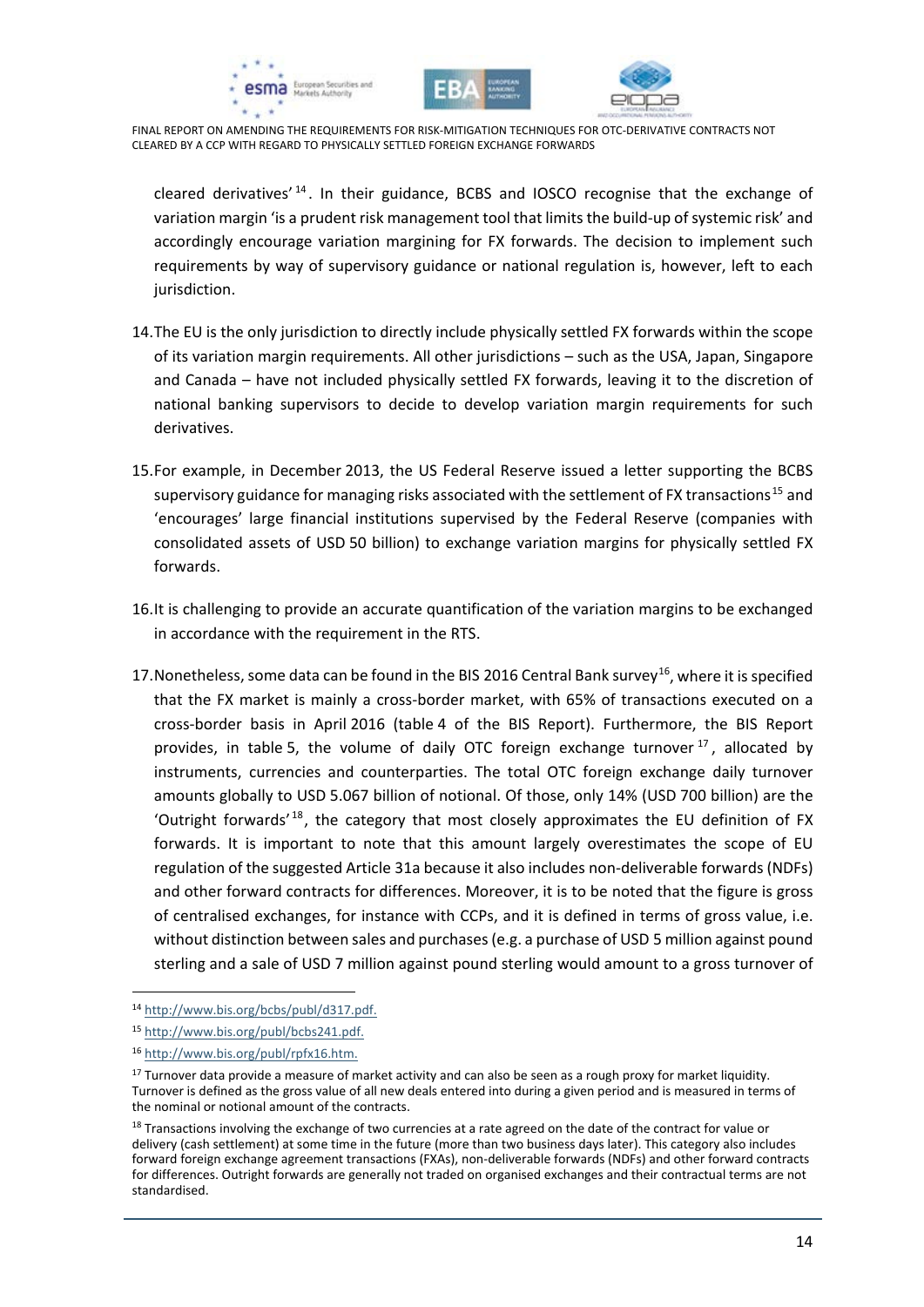





USD 12 million); therefore, no hedging benefits can be considered. Moreover, it should be noted that the EU regulation refers to physically settled FX forwards, which is again a subset mostly used by the buy side of the markets.

- 18.Another important aspect to be considered of the USD 700 billion figures is that table 5 in the BIS report is not disaggregated by markets, so the overall scope of application of EU regulation is not identified. It can be approximated, though, if it is considered that the EUR currency alone amounts to 25.4% of the market (USD 178 billion/USD 700 billion). A similar share of the market can be approximated if table 2 of the report is considered, where the Eurozone currencies appear in  $24.3\%$ <sup>[19](#page-14-0)</sup> of the contracts.
- 19.Overall, the volume of the market covered by a dealer-to-dealer transaction is approximately 27% (USD 189 billion/USD 700 billion) of the market, with the remaining 73% being dealer-toclient transactions. Of this 73%, the financial clients ('other financial institutions' are USD 431 billion/USD 700 billion, i.e. 62%) represent the biggest proportion, while the non-financial customers represent just 11% of the market ('other financial institutions' are USD 80 billion/USD 700 billion).
- 20.Moreover, among the financial clients ('other financial institutions'), a significant proportion, 24.4% (USD 171 billion/USD 700 billion), is covered by institutional investors such as mutual funds, pension funds, insurance and reinsurance companies and endowments, of which the primary motives for market participation are to trade FX instruments for hedging, investing and risk management purposes.
- 21.Finally, according to data provided by a series of stakeholders' associations, collected from 22 significant entities, which give an indication of the size of the issue, approximately 74 000 counterparty relationships would be newly brought into the scope of variation margin requirements for physically settled FX forwards as a result of the EU Margin RTS' requirements.

#### D. Options considered

 $\overline{a}$ 

- 22.In developing the final report with the amendments to the RTS on risk mitigation techniques for OTC-derivative contracts not cleared in line with the international implementation described in paragraphs 12 to 14, the following options have been considered:
	- full exemption from variation margins for FX forwards;
	- restriction of the mandatory exchange of variation margins for FX forwards to transactions between the largest financial entities (dealer-to-dealer transactions).

<span id="page-14-0"></span><sup>&</sup>lt;sup>19</sup> In table 2, 24.3% is the sum of EUR, GBP, SEK, DKK, PLN, HUF, CZK and ROM divided by 2.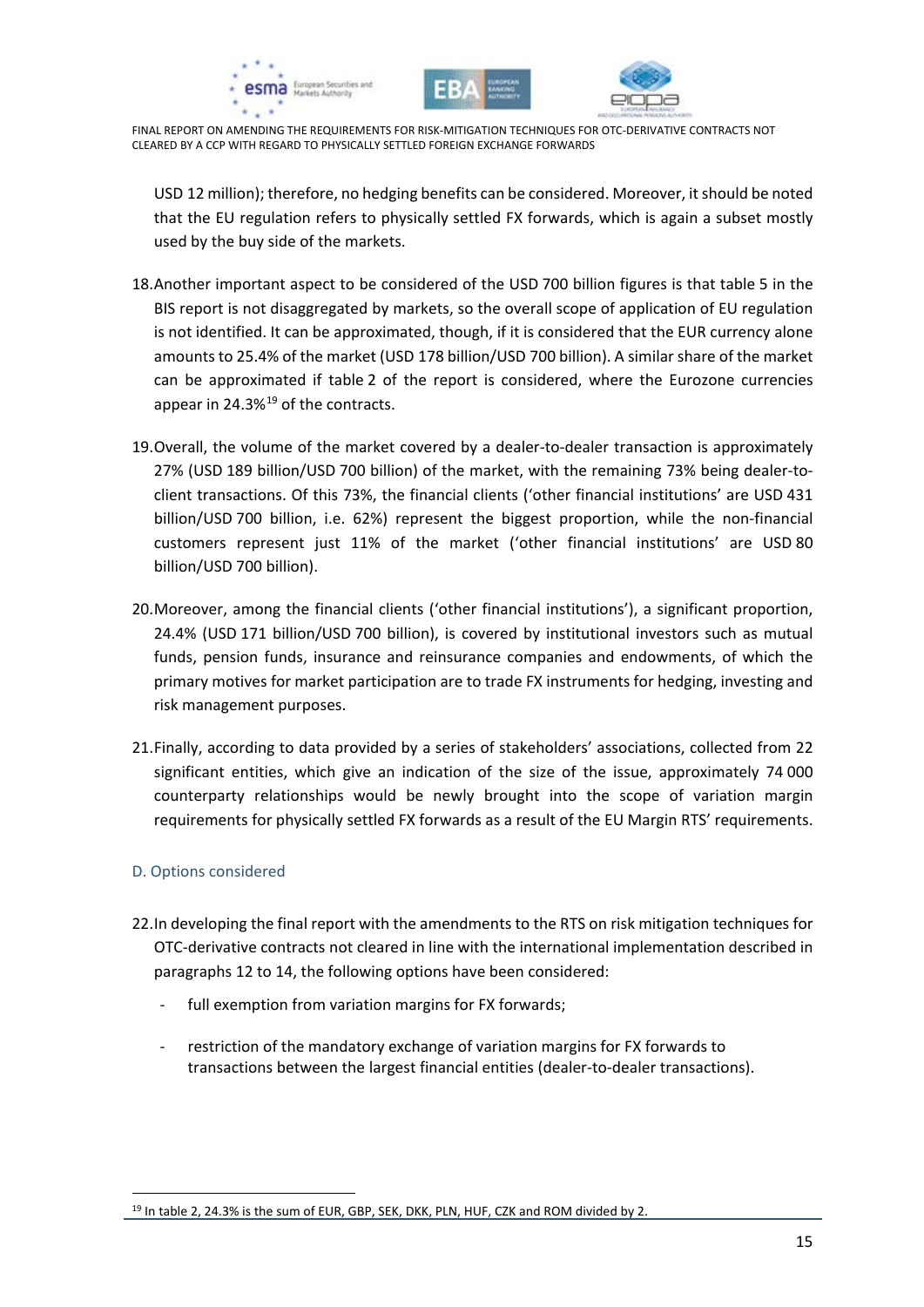





#### E. Assessment of the options and the preferred option(s)

- 23.As specified, EMIR does not provide a specific exemption from variation margins for physically settled FX forwards, but the RTS exempted these products from initial margins and introduced a delayed application of variation margins, which will enter into force with MiFID II on 3 January 2018.
- 24.The proposed regime for physically settled FX forwards follows an internationally agreed guidance developed in 2013, confirmed in 2015 in 'Margin requirements for non-centrally cleared derivatives', where the exchange of variation margin is defined as 'a prudent risk management tool that limits the build-up of systemic risk' and accordingly encourages variation margining for physically settled FX forwards.
- 25.None of the major jurisdictions have included physically settled FX forwards, leaving it to the discretion of national banking supervisors to decide to develop variation margin requirements for such derivatives. For instance, in December 2013, the US Federal Reserve issued a letter supporting the BCBS supervisory guidance for managing risks associated with the settlement of FX transactions and 'encourages' large financial institutions supervised by the Federal Reserve (companies with consolidated assets of USD 50 billion) to exchange variation margins for FX forwards.
- 26.The EU is the only jurisdiction to directly include physically settled FX forwards within the scope of its variation margin requirements.
- 27.On the one hand, the option of maintaining the status quo, i.e. the implementation of the variation margins for physically settled FX forwards as it is, might lead to a situation where EU market participants accept the negative consequences of leaving their currency risk unhedged. This might be particularly true for smaller clients for which the amount of variation margin exchanges would not be large, but would require the development of legal and operational processes, which are associated with significant costs in disproportion to the risks they pose. It is worth mentioning that, according to data provided in paragraph  $19^{20}$  $19^{20}$  $19^{20}$ , 73% of the transactions represent dealer-to-client transactions. Moreover, clients outside the EU may for their part decide to trade away from EU banks to avoid the EU variation margin requirements for physically settled FX forwards. According to the data provided in paragraph 17, 65% of transactions were executed on a cross-border basis in April 2016.
- 28.On the other hand, the option of a full exemption from variation margins for physically settled FX forwards seems to contradict the BCBS and IOSCO guidance that encourages the exchange of variation margins.
- 29.Overall, the preferred option, as implemented in these amending RTS, would be to restrict the mandatory exchange of variation margins for physically settled FX forwards to transactions

 $\overline{a}$ 

<span id="page-15-0"></span><sup>&</sup>lt;sup>20</sup> Taking into account the disclaimers explained in 'C. Baseline scenario' for this data.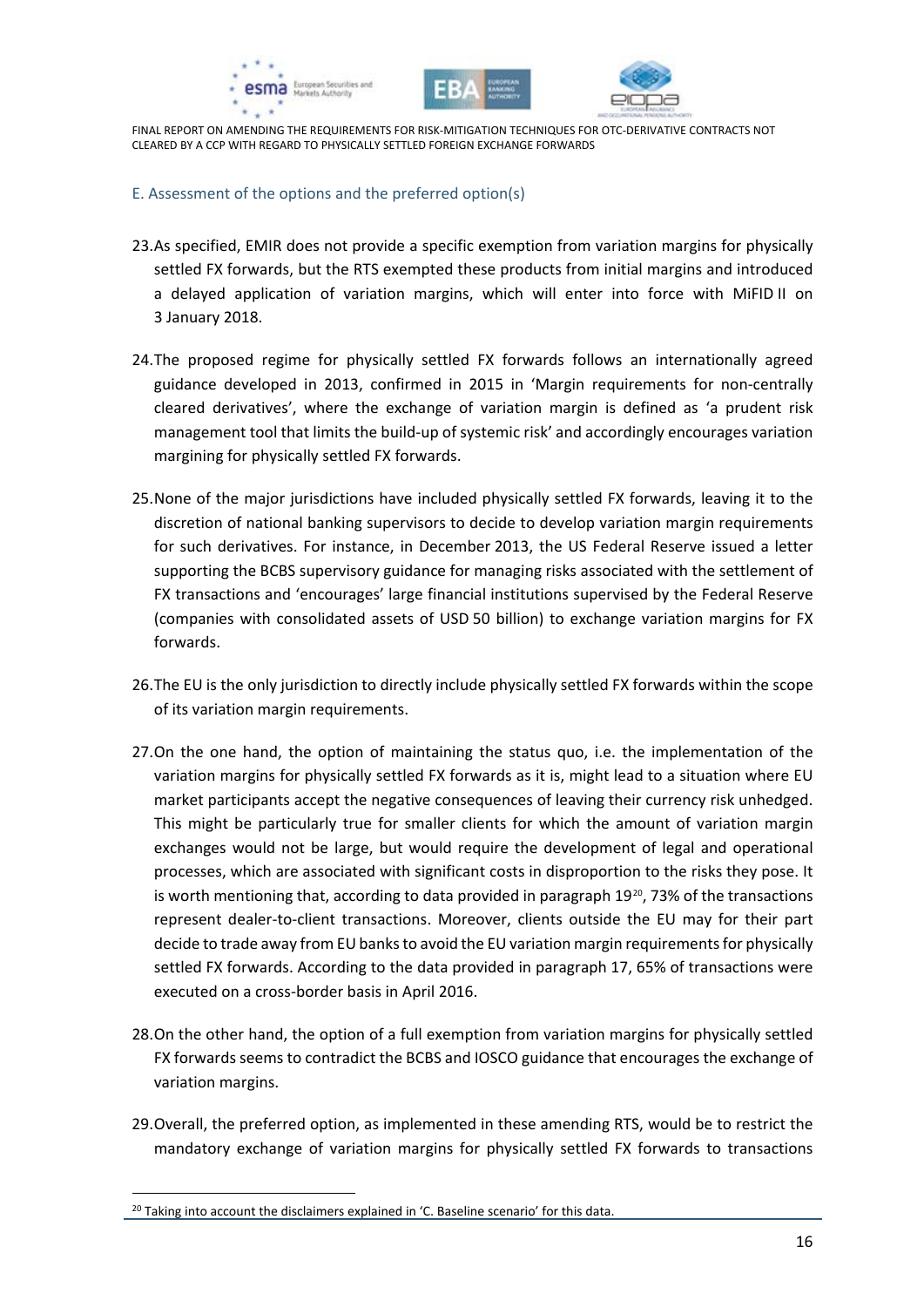





between institutions, as defined by the CRR, in a way similar to the US approach, which captures the dealer-to-dealer transactions.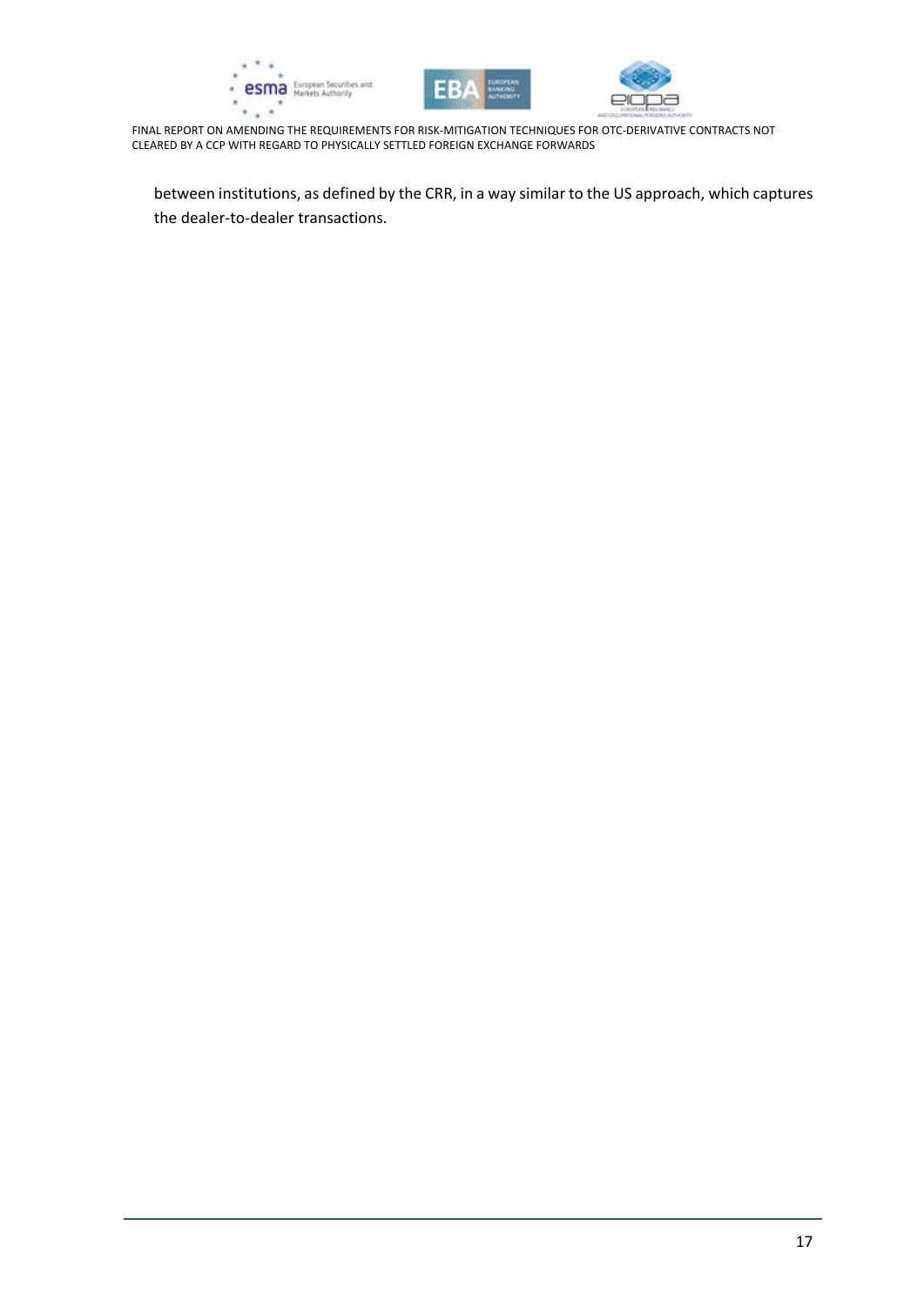





## <span id="page-17-0"></span>Views of the ESAs Stakeholders Groups

- 30.The ESAs submitted the draft amending RTS to their respective Stakeholders Groups. The main outcome of these consultations is reported in this section. Furthermore, in the next section, specific aspects are examined.
- 31.Given the short timeframe for a response, the Securities and Markets Stakeholder Group (SMSG) was not able to provide an advice paper that reflects the opinion of the whole group. Nonetheless, the SMSG has discussed the draft RTS and have shared with the European Securities and Markets Authority (ESMA) the observations and opinions of six members of the SMSG who have considered the draft amendment to the RTS and the background and rationale presented by the joint ESAs. Those observations and views are reported in the next section.
- 32.As a conclusion, in their response, the SMSG members consider that the approach taken by the joint ESAs is appropriate in that, by ensuring that exchange of variation margin remains mandatory between institutions as defined by the CRR (or entities that would have been classified as institutions had they been established in the Union), the framework remains effectively similar to the US approach. In this manner, it appropriately limits risks of systemic contagion, while limiting competitive distortion and ensuring that end-users can benefit from the appropriate exemptions.
- 33.The Banking Stakeholder Group basically endorses the proposal by the ESAs, which aims to align EU regulation with international standards. The Banking Stakeholder Group also asked for clarification on a number of issues, as reported in the table below.
- 34.In conclusion, in the opinion of the Banking Stakeholder Group, the proposed amendments would align the treatment of such variation margins in Europe with their treatment in other jurisdictions. The proposal is therefore consistent with the idea of a level playing field and the Banking Stakeholder Group supports this proposal.
- 35.The Insurance and Reinsurance Stakeholder Group and the Occupational Pensions Stakeholder Group provided positive feedback on the proposal. The Insurance and Reinsurance Stakeholder Group and the Occupational Pensions Stakeholder Group also asked for clarifications, as reported in the table below.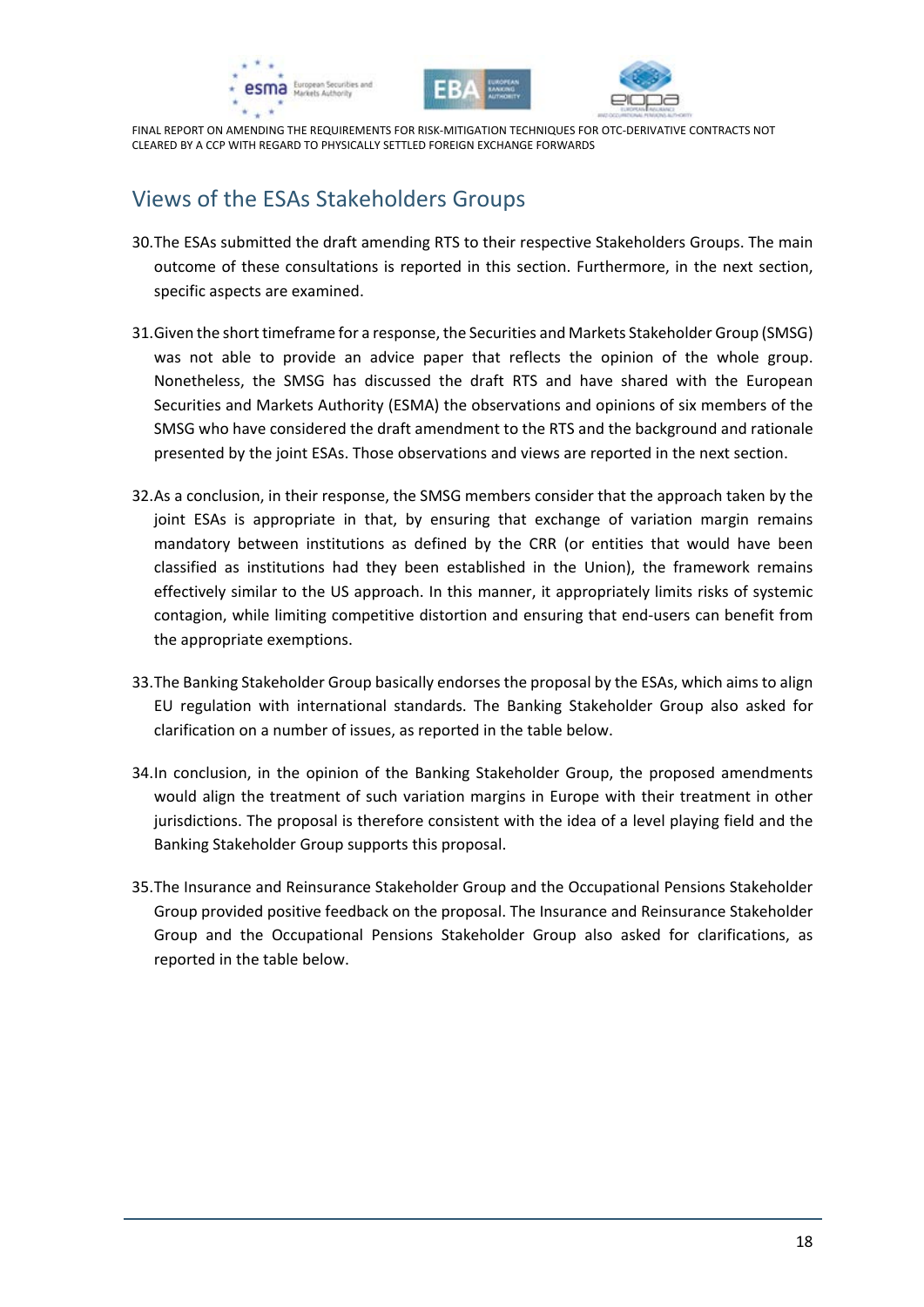





## <span id="page-18-0"></span>Feedback on the public consultation and on the opinion of the Stakeholders Groups

- 36.As already specified in recital 5 of these amending RTS, given that the necessary amendments to Delegated Regulation (EU) 2016/2251 are proposed as a result of a large consensus among market participants to call for such a change, and given the urgency with which it is necessary to amend these standards in order to ensure that the potentially negative impact on the market of physically settled FX forwards in the Union is averted, in accordance with the second subparagraph of Article 15(1) of Regulation (EU) No 1093/2010 of the European Parliament and of the Council, the second subparagraph of Article 15(1) of Regulation (EU) No 1094/2010 of the European Parliament and of the Council and the second subparagraph of Article 15(1) of Regulation (EU) No 1095/2010 of the European Parliament and of the Council, the European Banking Authority, the European Insurance and Occupational Pensions Authority and the European Securities and Markets Authority have not conducted any additional open public consultation.
- 37.The ESAs consider that it would be disproportionate in relation to the scope and impact of the draft RTS concerned. They nevertheless requested the opinions of the Banking Stakeholder Group established in accordance with Article 37 of Regulation (EU) No 1093/2010, the Insurance and Reinsurance Stakeholder Group and the Occupational Pensions Stakeholder Group established in accordance with Article 37 of Regulation (EU) No 1094/2010, and the Securities and Markets Stakeholder Group established in accordance with Article 37 of Regulation (EU) No 1095/2010.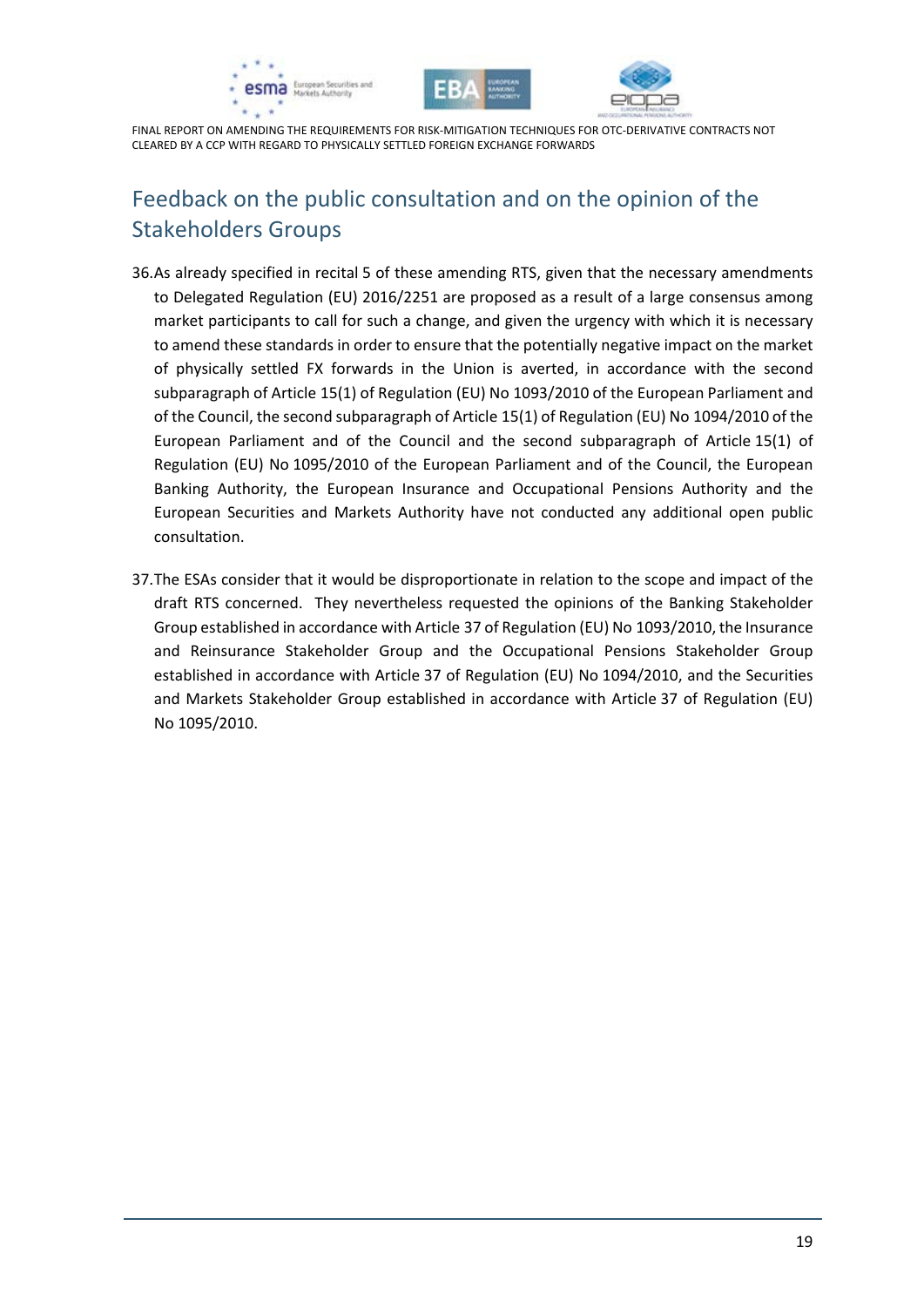

#### **Summary of responses to the stakeholder group consultation and the ESAs' analysis**

| <b>Comments</b>         | <b>Summary of responses received</b>                                                                                                                                                                                                                                                                                                                                                                                                                                              | <b>ESAs' analysis</b>                                                                                                                                                                                                                                                                                                                                                                                                                                                                                                                                                                                                                                                                                                                                                                                                                                                                                                                                                                                                                                                                                               | <b>Amendments to</b><br>the proposals                                                                                                                                                                                                                                                                                                                                                                     |
|-------------------------|-----------------------------------------------------------------------------------------------------------------------------------------------------------------------------------------------------------------------------------------------------------------------------------------------------------------------------------------------------------------------------------------------------------------------------------------------------------------------------------|---------------------------------------------------------------------------------------------------------------------------------------------------------------------------------------------------------------------------------------------------------------------------------------------------------------------------------------------------------------------------------------------------------------------------------------------------------------------------------------------------------------------------------------------------------------------------------------------------------------------------------------------------------------------------------------------------------------------------------------------------------------------------------------------------------------------------------------------------------------------------------------------------------------------------------------------------------------------------------------------------------------------------------------------------------------------------------------------------------------------|-----------------------------------------------------------------------------------------------------------------------------------------------------------------------------------------------------------------------------------------------------------------------------------------------------------------------------------------------------------------------------------------------------------|
| <b>General comments</b> |                                                                                                                                                                                                                                                                                                                                                                                                                                                                                   |                                                                                                                                                                                                                                                                                                                                                                                                                                                                                                                                                                                                                                                                                                                                                                                                                                                                                                                                                                                                                                                                                                                     |                                                                                                                                                                                                                                                                                                                                                                                                           |
| Lack of proportionality | Some respondents in the SGs indicated that they were not<br>able to fully reconcile how the proposed RTS apply the risk-<br>based and proportionate approach described in the<br>background of these RTS with the actual amendment in the<br>main article of the draft RTS. Indeed, the proposed<br>amendment provides a waiver to the VM requirement for<br>all transactions involving a counterparty different from an<br>institution, regardless of the riskiness of the deal. | In the current framework, not considering the<br>suggested amendment, all the counterparties in the<br>scope of EMIR are subject to the variation margin<br>requirement, from 3 January 2018, for their<br>physically settled FX forwards. Exempting the<br>between<br>institutions<br>transactions<br>and<br>non-<br>institutions would exempt a large number of<br>counterparties, please see the Impact assessment<br>section, for a share of the market; this would imply,<br>on average, a smaller FX position for non-investment<br>counterparties, therefore the<br>proportionality<br>application of the amendment.<br>The more specific inclusion of a threshold for<br>excluding certain entities would have implied a long<br>process for calibrating it, which would be<br>incompatible with the urgency of this solution, as<br>asked explicitly by the wide range of market<br>participants making the case for this amendment.<br>Furthermore, a threshold based on the volume of<br>transactions would open the approach to the risk of<br>regulatory arbitrage in the application of the variation | The background and<br>rationale have been<br>amended<br>in<br>- a<br>that<br>manner<br>addresses the point<br>raised by the SGs, i.e.<br>that, given the clear<br>scope defined in the<br>new article of the<br>draft RTS, the risk-<br>based<br>and<br>proportionality<br>aspects are needed<br>for only the interim<br>period<br>between<br>3 January<br>and the<br>entry into force of<br>the new RTS. |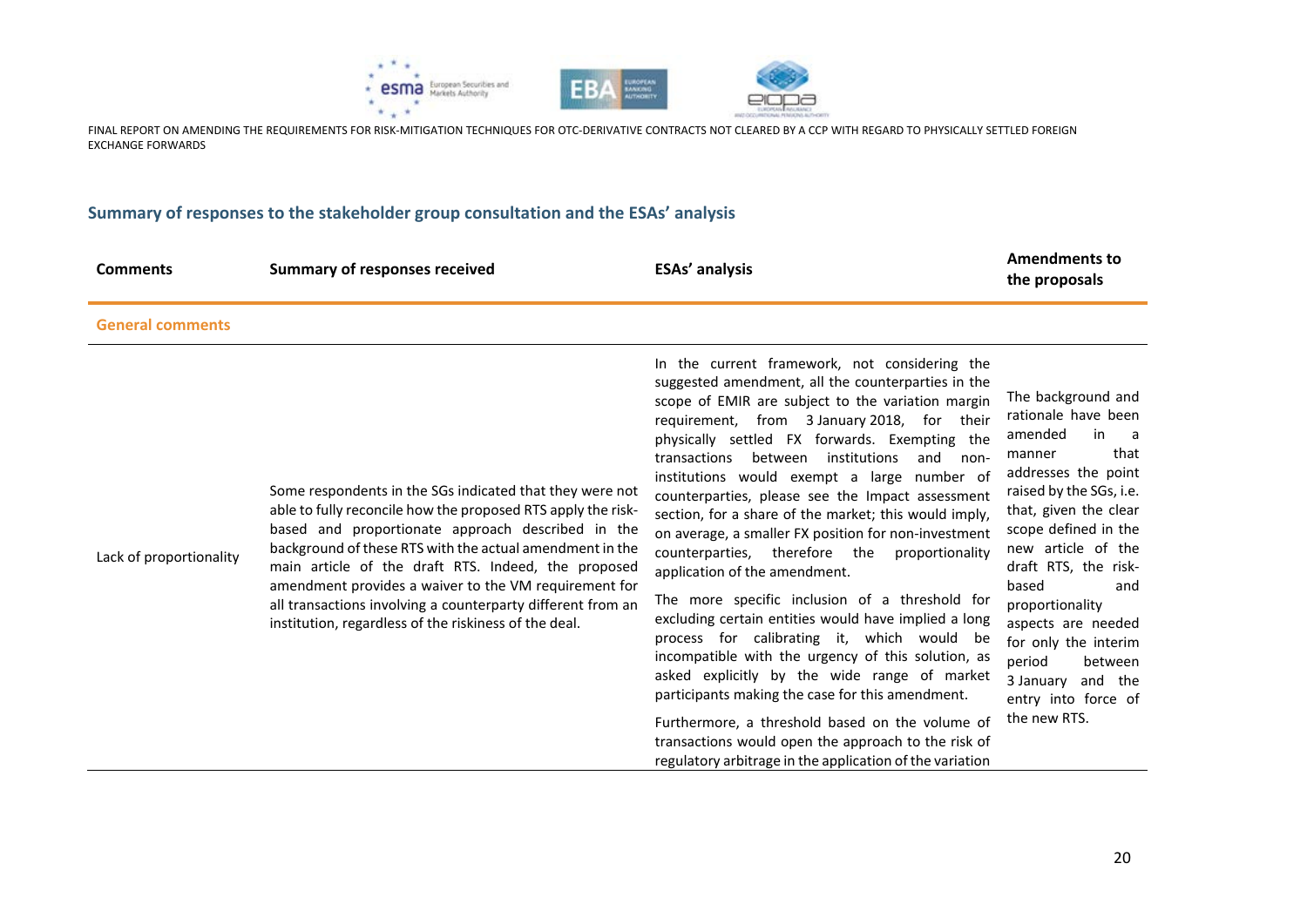

<span id="page-20-0"></span>

| <b>Comments</b>                          | <b>Summary of responses received</b>                                                                                                                                                                                                                                                                                                                                                                                                                                                                                | <b>ESAs' analysis</b>                                                                                                                                                                                                                                                                                                                                                                                                                                   | <b>Amendments to</b><br>the proposals                                                                        |
|------------------------------------------|---------------------------------------------------------------------------------------------------------------------------------------------------------------------------------------------------------------------------------------------------------------------------------------------------------------------------------------------------------------------------------------------------------------------------------------------------------------------------------------------------------------------|---------------------------------------------------------------------------------------------------------------------------------------------------------------------------------------------------------------------------------------------------------------------------------------------------------------------------------------------------------------------------------------------------------------------------------------------------------|--------------------------------------------------------------------------------------------------------------|
|                                          |                                                                                                                                                                                                                                                                                                                                                                                                                                                                                                                     | margin requirement for physically settled and non-<br>physically settled FX forwards.                                                                                                                                                                                                                                                                                                                                                                   |                                                                                                              |
| Unclear application of<br>Article 31a(c) | Some SG members are unsure of the intent and correct<br>interpretation of paragraph (c) of new Article 31a and<br>recommend that the joint ESAs provide interpretative<br>guidance in the draft RTS.                                                                                                                                                                                                                                                                                                                | Fund management has to be clearly distinguished<br>from the institutions in accordance with Article 6(2)<br>of the UCITS Directive and Article 6(2) and (3) of the<br>AIFMD; this is in addition to the Q&A at the top of<br>page 5 of the European Commission Q&A on the<br>AIFMD <sup>21</sup> . Therefore, the specific case of transaction in<br>physically settled FX forwards related to CIUs is<br>already covered by Article 31a paragraph (a). | Paragraph (c) in the<br>draft<br>text<br>of<br>Article 31a<br>as<br>proposed to the SGs<br>has been dropped. |
| Risk in the transaction<br>exempted      | Some SG members are sensitive to the risk that certain of such<br>exempted transactions could generate large counterparty<br>credit risk exposures for an institution, and recommend that<br>the ESAs, via their supervisory convergence tools, ensure that<br>the competent authorities verify that the institutions have the<br>appropriate risk framework to ensure that such risks are<br>monitored, limited and appropriately capitalised.                                                                     | The appropriate risk framework for monitoring is<br>already specified in recital 3 of these amending RTS.                                                                                                                                                                                                                                                                                                                                               | No change to the<br>text as proposed to<br>the SGs.                                                          |
| <b>Extension to FX swaps</b>             | Some SG members note that, while the draft RTS refers<br>specifically to FX forwards and does not refer to FX swaps, the<br>latter instrument is a simultaneous purchase and sale of two<br>FX forwards of different maturities and is commonly booked<br>as two forward transactions. They understand that a purchase<br>and sale of two FX forwards would be exempt under the draft<br>RTS, which would be consistent with US supervisory guidance<br>that applies to both FX forwards and FX swaps. Here, again, | FX swaps were not benefiting from the deferral linked<br>to MiFID II and thus have been in scope since the start<br>of the variation margin requirement. As developed in<br>the explanatory part of the Final Report, the aim of<br>this review was not to introduce new exemptions for<br>cases already in scope, but to focus on a targeted<br>review of the treatment for physically settled FX                                                      | No change to the<br>text as proposed to<br>the SGs.                                                          |

<sup>&</sup>lt;sup>21</sup> The European Commission Q&A can be found at the following link: https://ec.europa.eu/info/sites/info/files/aifmd-commission-questions-answers\_en.pdf.